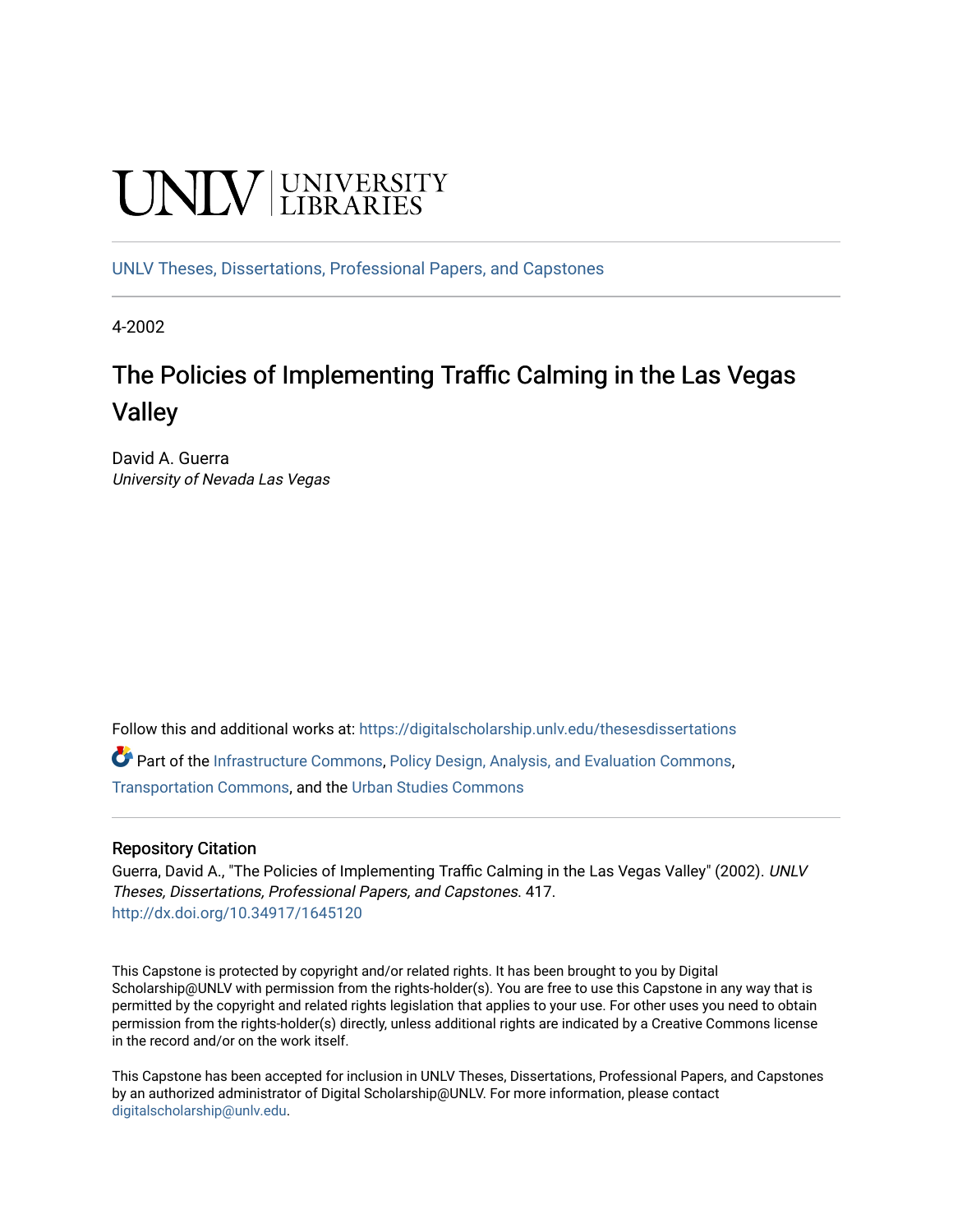### THE POLICIES OF IMPLEMENTING

#### TRAFFIC CALMING IN THE

#### LAS VEGAS VALLEY

By

David A. Guerra

Associate of Science Community College of Southern Nevada 1995

Bachelor of Science University of Nevada, Las Vegas 1997

A professional paper submitted in partial fulfillment of the requirements for the

> **Master of Public Administration Greenspun College of Urban Affairs**

> **Department of Public Administration University of Nevada Las Vegas April 2002**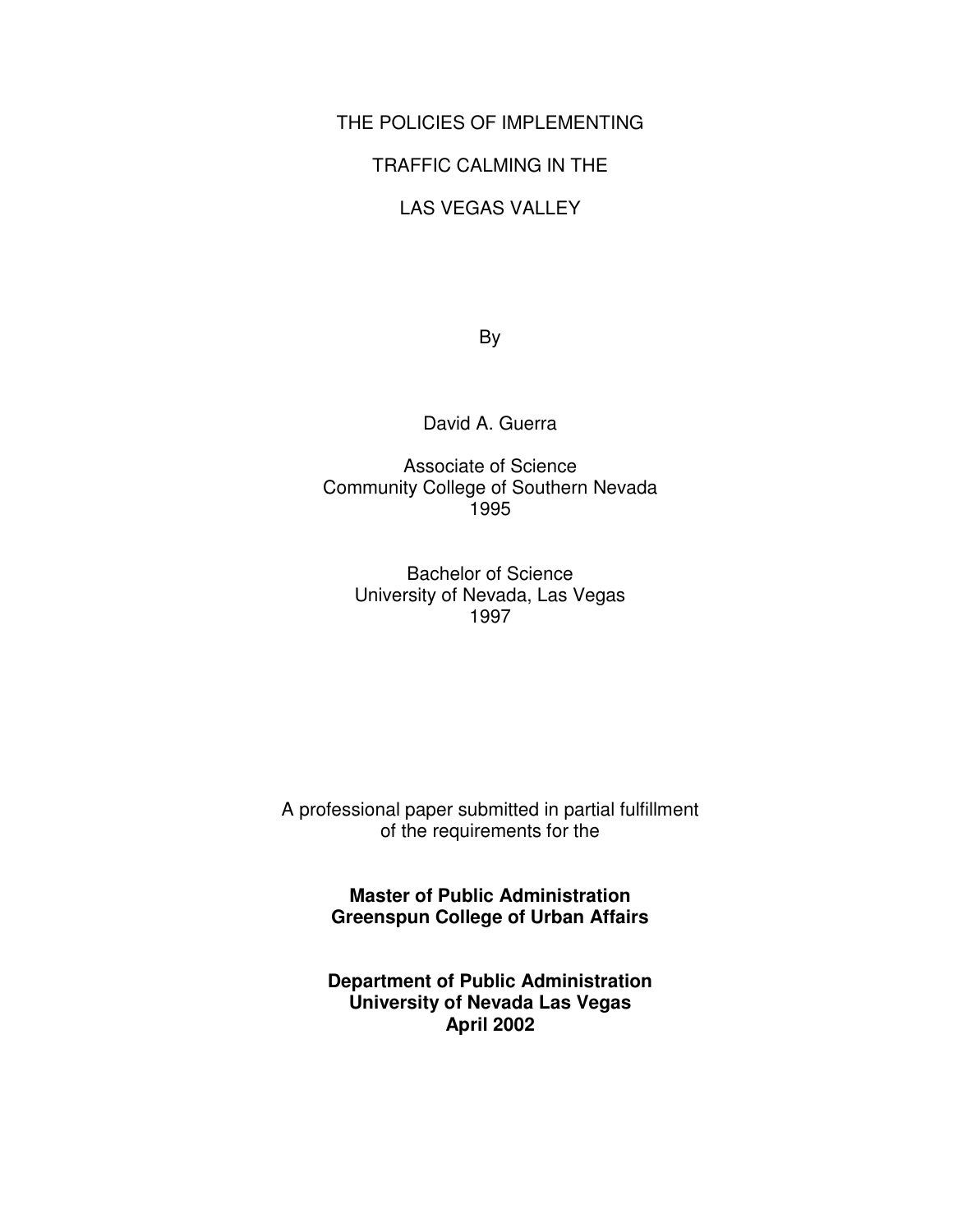#### ABSTRACT

# THE POLICIES OF IMPLEMENTING TRAFFIC CALMING IN THE LAS VEGAS VALLEY

By

David A. Guerra

#### DR. E. Lee Bernick, Committee Chair Department of Public Administration Chairman University of Nevada, Las Vegas

This paper illustrates how policies that relate to traffic calming devices are implemented in the Las Vegas Valley. Traffic calming is the attempt to achieve calm, safe, environmentally improved conditions on streets, and the lowering of speeds. Traffic calming measures reduce the negative effects of motor vehicle use, alter driver behavior and improve conditions for non-motorized street users. An analysis of The Nevada Revised Statutes was conducted to understand state directives pertaining to the implementation of policies at municipal levels of government. The study investigated how four governments (Las Vegas, North Las Vegas, Clark County, and Henderson) implement traffic calming measures in the Las Vegas Valley. The study consisted of personal interviews using a standard set of questions. Two of the governments have developed written policies. One of the governments claimed to have a policy, but it is not written, and the fourth claimed to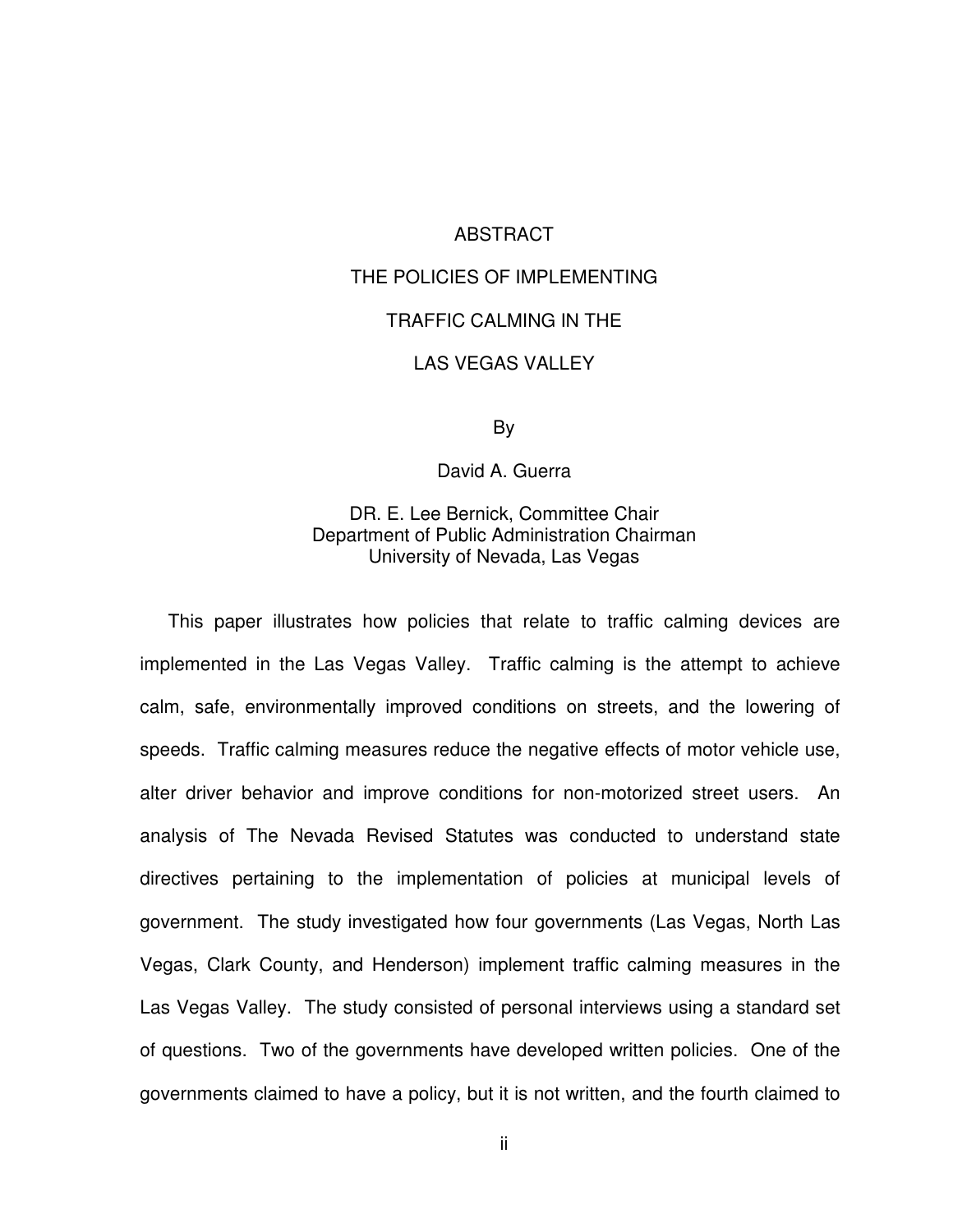not have a policy. The role of the Traffic Engineer in the problem identification, formulation, adoption, implementation, and evaluation stages of traffic calming are unique to each political setting. The study found different levels of support for the use of traffic calming measures within each government studied.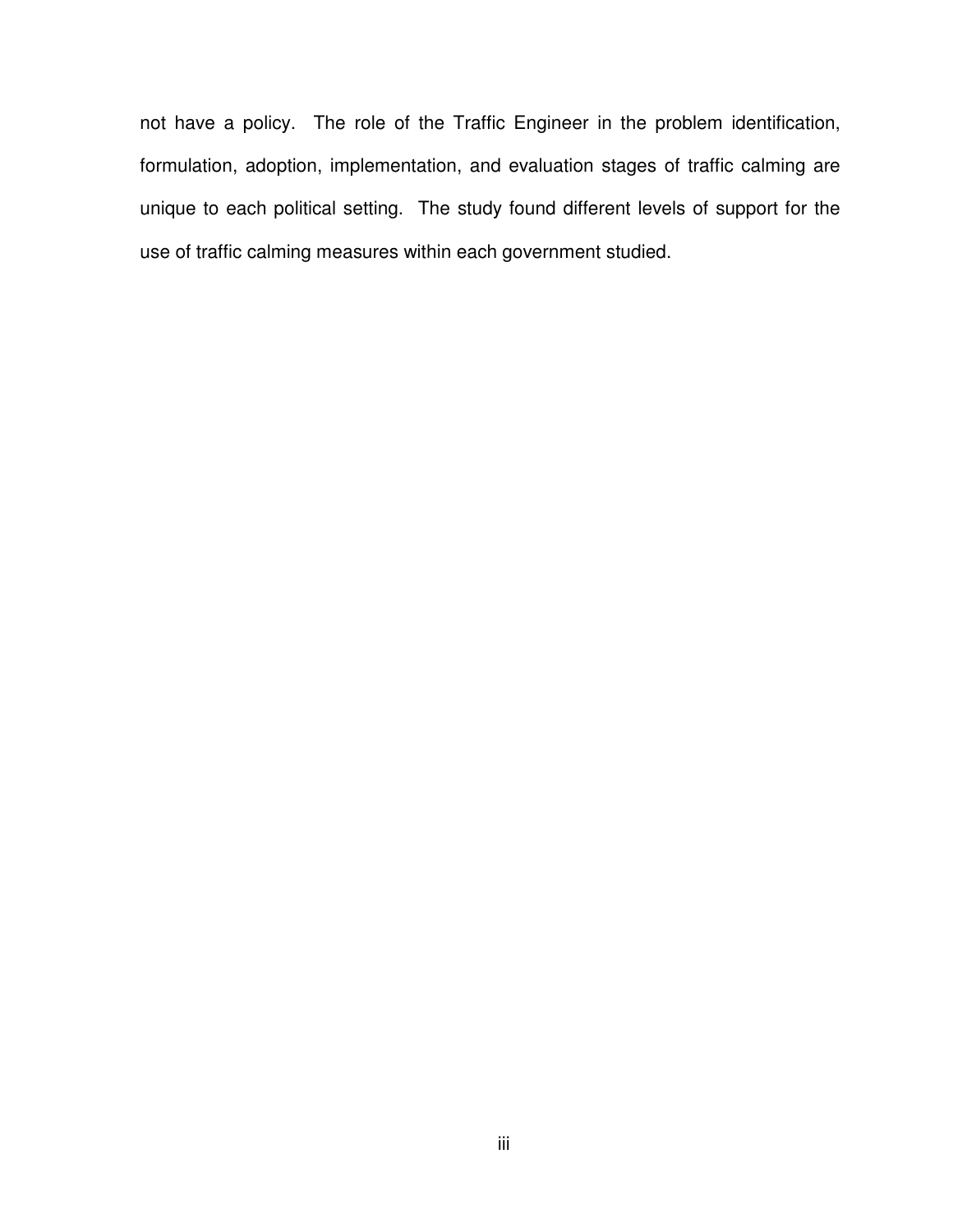## TABLE OF CONTENTS

| <b>Characteristics of Active Traffic Calming Measures</b> | $\overline{14}$ |
|-----------------------------------------------------------|-----------------|
|                                                           |                 |
|                                                           |                 |
|                                                           |                 |
|                                                           |                 |
|                                                           |                 |
|                                                           |                 |
|                                                           |                 |
|                                                           |                 |
|                                                           |                 |

## **APPENDICES**

| Chart 1 - Licensed Drivers, Vehicles, and Population of the United States  35 |  |
|-------------------------------------------------------------------------------|--|
|                                                                               |  |
|                                                                               |  |
|                                                                               |  |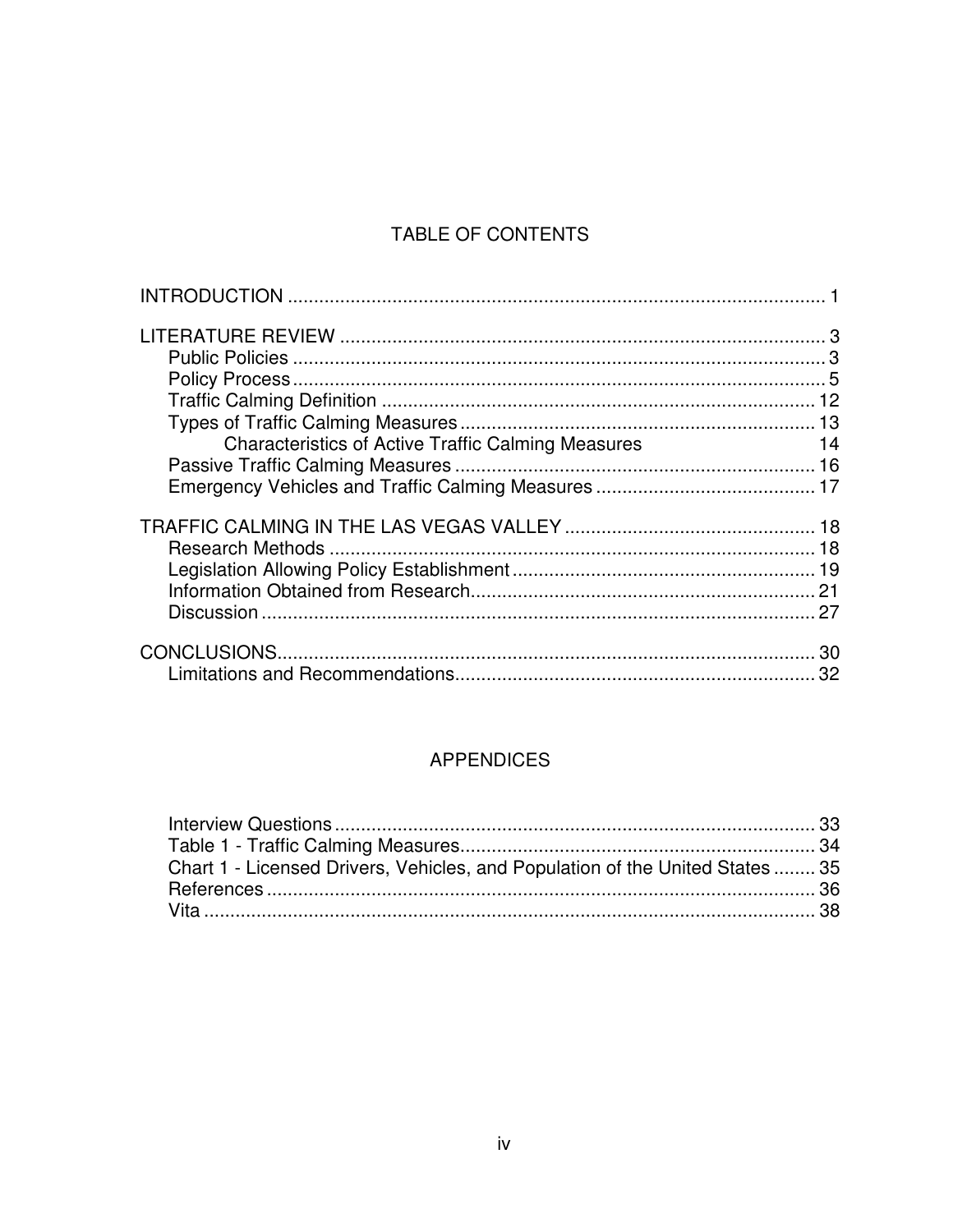#### **INTRODUCTION**

The most significant advancement in daily transportation was the invention of the automobile, commonly referred to as a car. Since the invention of the automobile it has quickly became a significant part of American culture. According to the US Department of Transportation there are over 190 million licensed drivers and over 218 million registered motor vehicles in America today

> Refer to Chart 1, Licensed Drivers, Vehicles, and Population of the United States, in appendix.

The number of vehicles driving on our roadways has increased by 40 percent in the last 20 years. Today 67 percent of the overall US population are licensed drivers.

During the 1950s the automobile was being promoted as the ideal mode of transportation for daily commutes, long trips, and the family vacation. The privately owned car is easy to access, able to provide delivery in a timely manner, and reasonably economical to operate. These features caused the popularity of the automobile to grow.

The historical actions of government itself created an ever increasing demand to provide a transportation network of roadways capable of delivering a reasonable level of service to the motoring public. Roadways are a high cost item, vehicles create great amounts of emissions, and accidents involving automobiles present safety hazards to other motorist and to other users of the roadways, such as bicyclists and pedestrians. As a result, safety, economic, and environmental issues concerning automobile travel and transportation networks that support them have become major topics of discussion at all levels of government.

1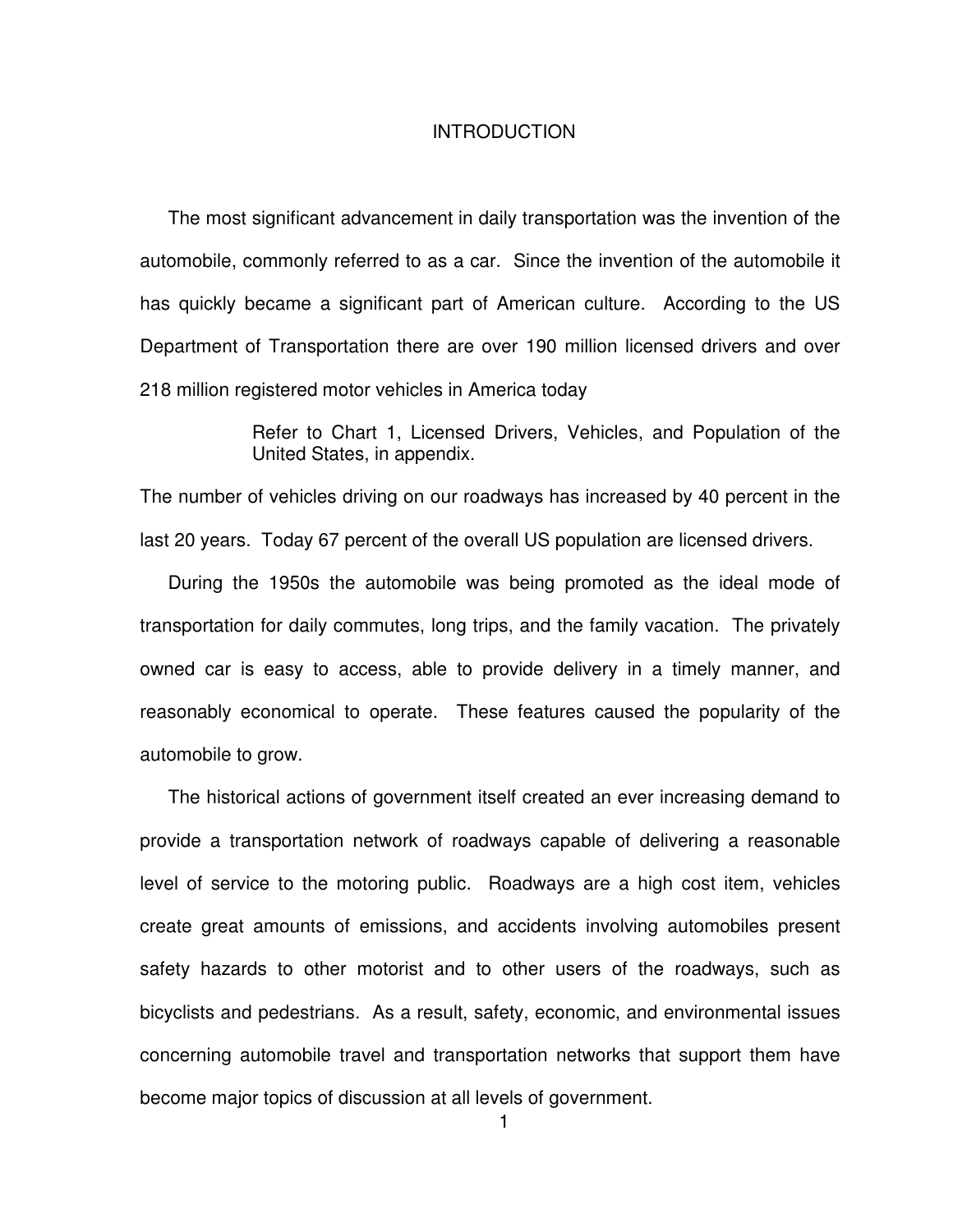The Federal Government began establishing interstate roadway systems for the primary purpose of moving goods and services over long distances between states. The State Governments began establishing state highways that linked cities and the interstate systems. Local and municipal governments participated in the construction of inter-city roadways for the purpose of interconnecting individual lots of land with the highways. The roadway systems that were created from all this construction were designed for cars and trucks.

As more cars traveled the roadways adverse fallout from their use began to present problems. People became concerned about the environment established by the use of automobiles. Urban America began to notice that the roadway system was not exclusively for the use of cars. It became apparent that pedestrians, bicyclists, and also children at play in residential areas were entitled to use of public lands including the roadways. The sharing of safe roadways is a major point of concern by many people as apparent by the formation of special interest groups such as Mothers Against Drunk Drivers, MADD, and the teaching of driver education in public schools. The citizens of America looked to government for services and legislation to control the motoring public.

A key concern of citizens and politicians alike is safety. As more and more people began commuting by car the accident rates involving privately owned vehicles increased. Property damage claims and injury to humans from automobile accidents also increased. Citizen concerns over safety invoked policy makers to establish legislation to govern the use and design of roadways within their jurisdiction.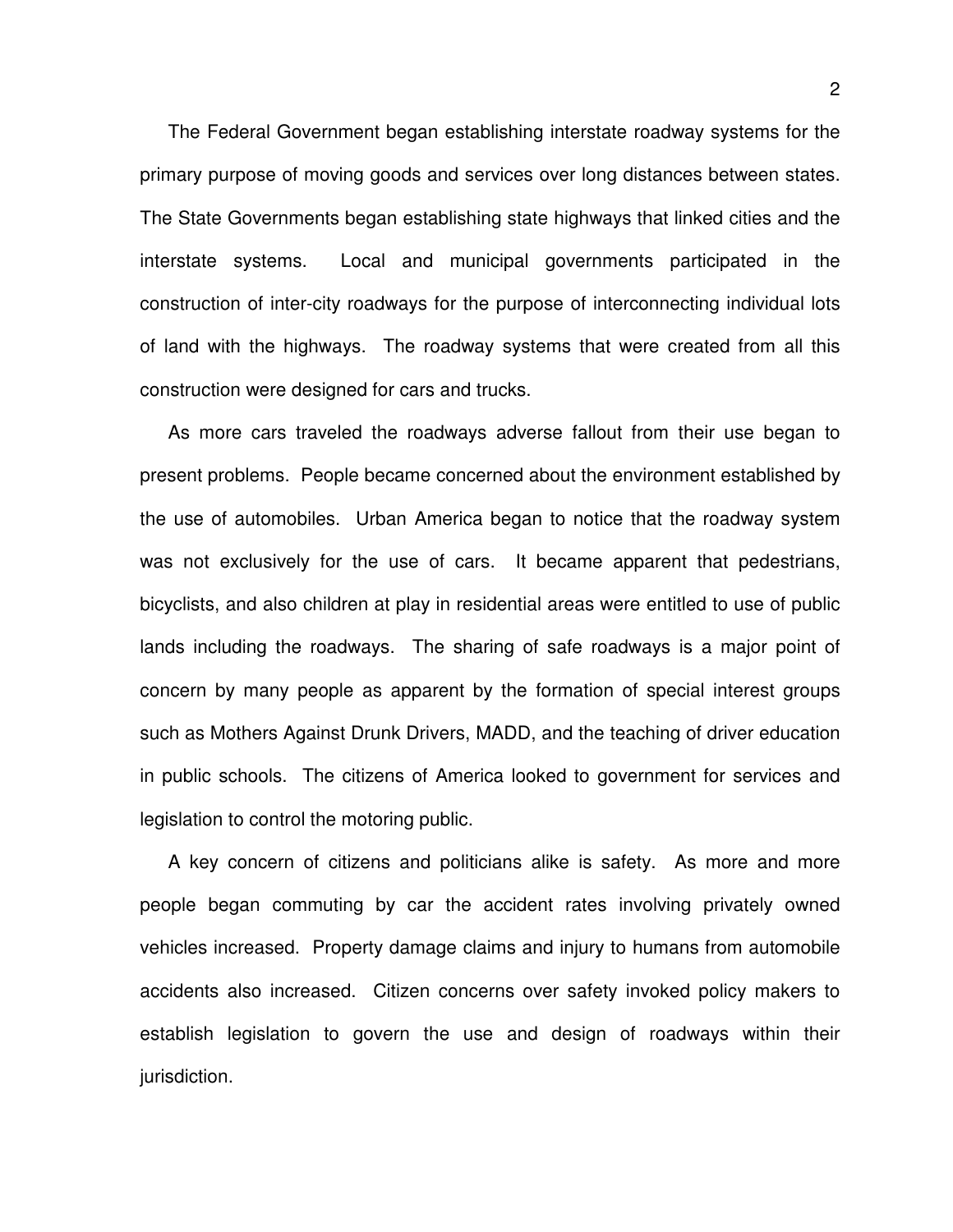Traffic calming has become an important component of traffic management. Traffic calming is the attempt to achieve calm, safe, environmentally improved conditions on streets, and lower speeds. The accepted definition of traffic calming, by transportation professionals, is the combination of mainly physical measures that reduce the negative effects of motor vehicle use, alter driver behavior and improve conditions for non-motorized street users. This research seeks to understand the policies and legislation pertaining to the initiation and implementation of traffic calming devices within the Las Vegas Valley.

#### LITERATURE REVIEW

#### Public Policies

Public policies occur at all levels of government. At the state and municipal levels of government policies may not affect people on a global level but they do affect the lives of all people who live within or near the jurisdictional boundaries. Whether it is at the federal, state, or local level of government political activities affect the lives of people on a daily basis.

In many instances a policy can be perceived as a methodical way of daily routine. A policy can be implied or explicitly provided in formal text. Policies can be management directives or statements of principle which convey management's intent with regard to functions (Moule & Giavara, 1995).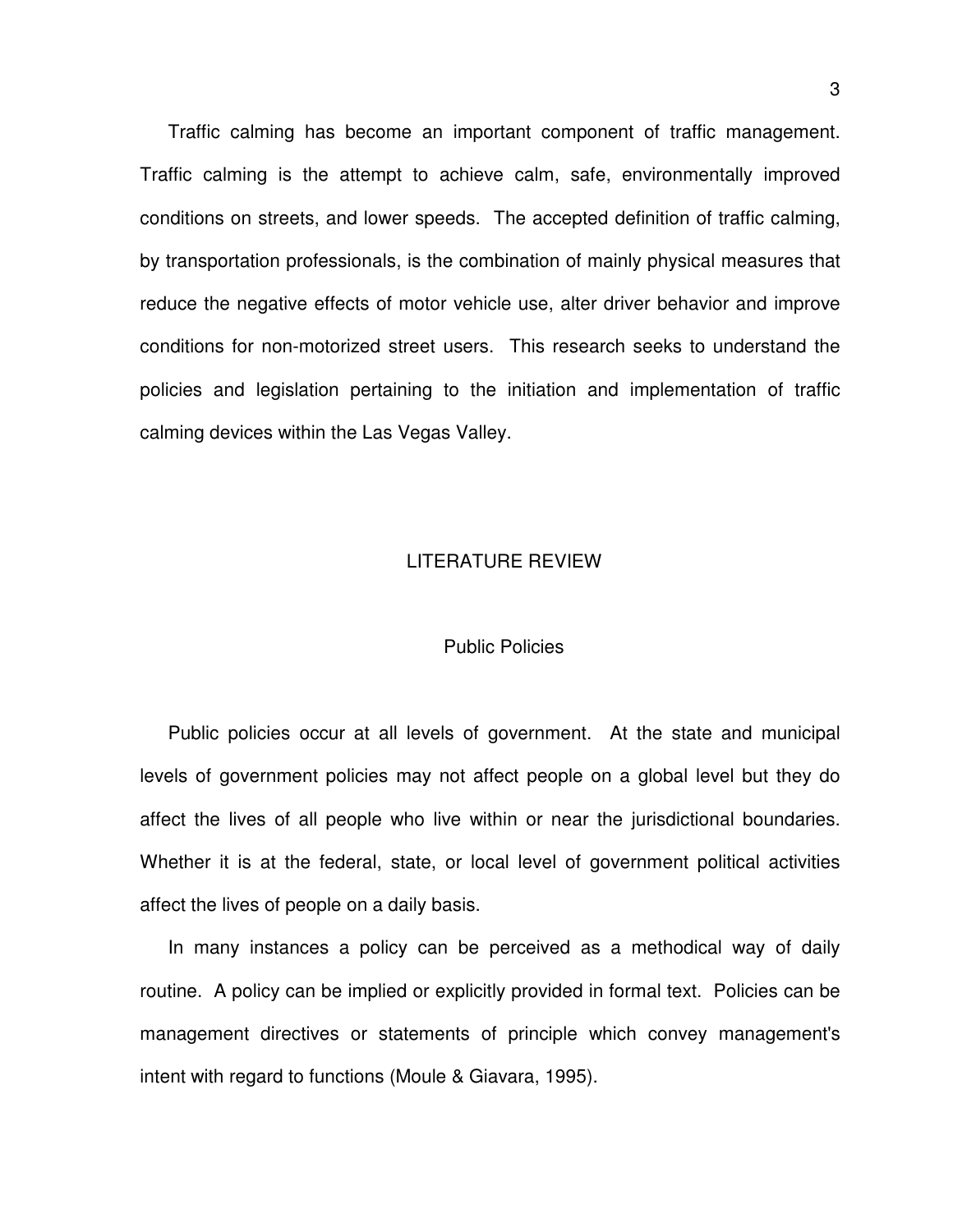Public policy can be defined in a variety of ways. Richard Rose(1963) suggested that policy be considered a long series of more-or-less related activities. This definition indicates that policy is a course or patterns of activity and not just a decision. The definition of a policy by others includes not only actions but also decisions. In an attempt to define policy, scholars have provided concepts in lieu of a specific definition. In addition Anderson(1975) indicates that policy is a purposive course of action followed by an actor or set of actors in dealing with a problem or matter of concern. A key concept of this definition is that a perceived problem exists. For example, within a residential setting the residents in that area may see high volumes of traffic or excessive speeds on the roadway as a problem.

It is important to understand that public policies are not random acts but they are established goal orientated actions. Policies provide guidelines for the actions and decisions of government officials. Public policy can even be a legislative action that dictates the required participation of nongovernmental personnel. Public policy can be either a positive or negative concept. For example, a positive concept would be to take action upon an identified problem. A negative concept would be when government decides not to take action upon a problem. The negative concept of not taking action is in itself an action. Lastly, it is important to understand that policy is authoritative in nature since it often is supported by law.

To understand the issues surrounding the development of policy toward traffic calming it must first be understood that traffic calming is a legitimate activity of government. The need for traffic calming policies exists when problems are presented, for example a problem can be in the form of a citizen complaint or a high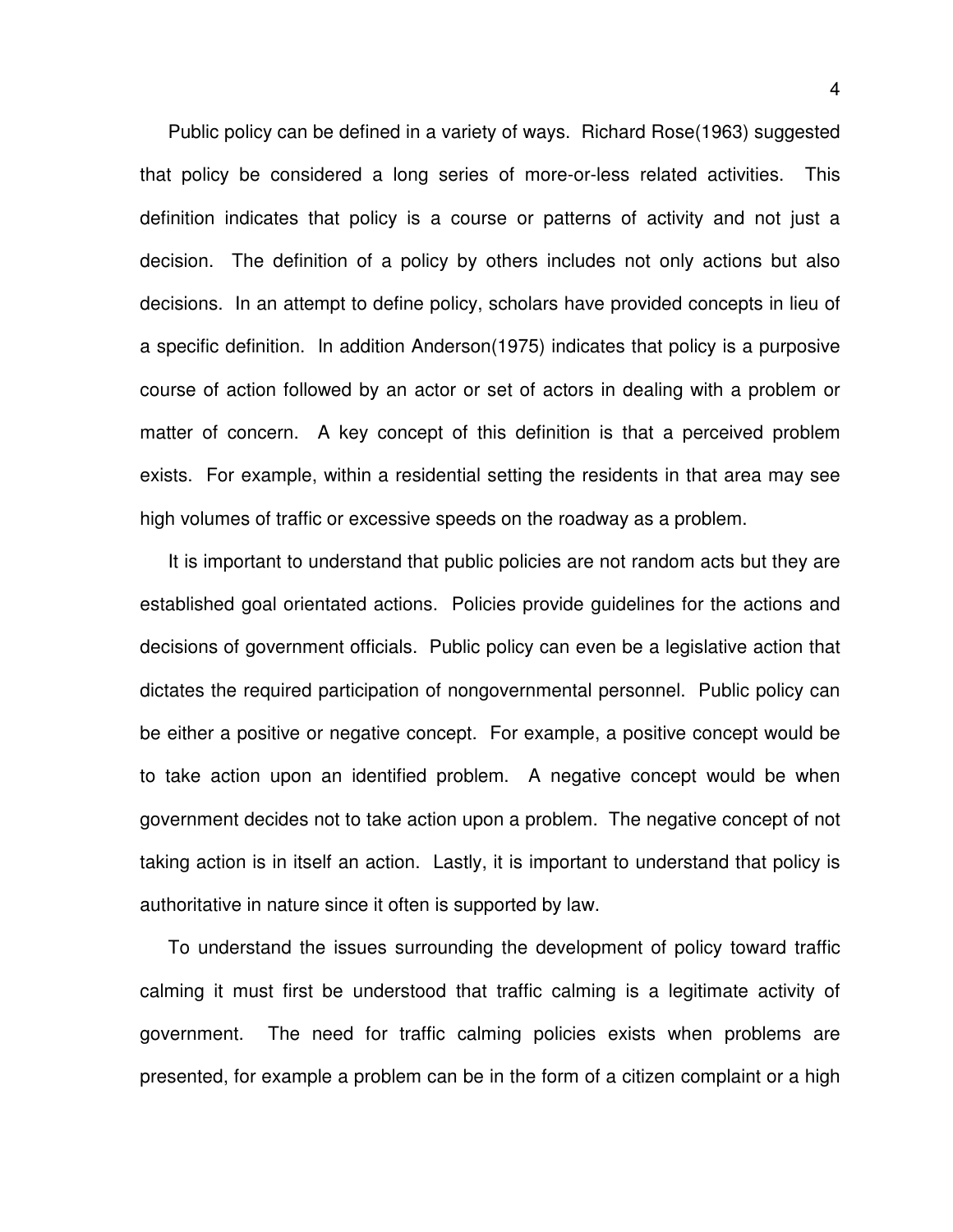accident rate area identified by police reports. Traffic calming is a central activity for government in the development of roadways for multimodal uses. It is important to review the conventional policy process for us to understand traffic calming measures as public policy.

#### Policy Process

The policy process consists of a sequence of five basic stages. These stages are problem formation, formulation, adoption, implementation, and evaluation. These five steps are not an exclusive list of elements in the policy process. Each process will consist of events and elements that are unique to a government's circumstances.

The problem formation portion of the policy process is usually assumed as a preexisting condition. This assumption leads to neglect of problem analysis and the process forgoes complete evaluation. Neglect of problem evaluation presents the opportunity for flaws in policy initiation or an incomplete policy. The problem itself dictates the characteristics of the policy process and if the problem is not properly defined the assessment of policy effectiveness is compromised. For policy purposes, a problem can be formally defined as a condition or situation that produces a human need, deprivation, or dissatisfaction, self-identified or identified by others, for which relief is sought (Jones, 1970). The key to problem analysis is that a situation or condition is a problem only if it motivates people to action. If a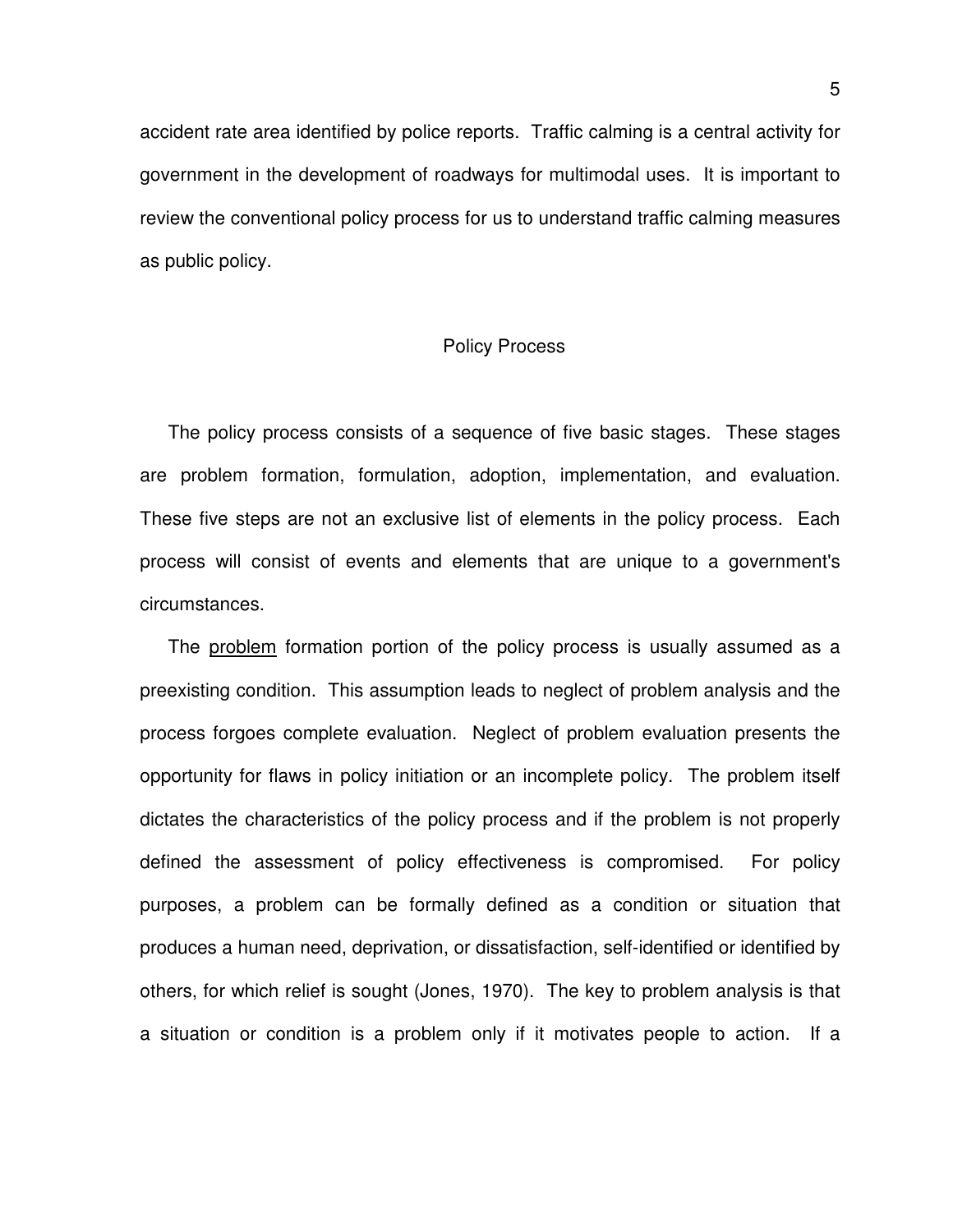condition is accepted by the public and does not evoke action then, according to the stated definition, a problem does not exist.

Existence of a problem does not guarantee that any action of a positive or negative nature will be initiated. However, a lack of concern or unawareness pretty much guarantees the absence of action. When a problem is identified it must enter the political arena before any action can begin. The entrance into the political arena is accomplished by getting on an agenda. An agenda is basically a list of matters or the problems that will be discussed by the public officials that provide serious or active attention (Anderson, 1975).

A problem can enter the political arena in many ways. First of all, leaders of government can bring issues onto the agenda by use of position. Political influence by politicians can be the result of concern for the citizens, special interest, or desire to obtain political favor from colleagues or the public. Second, an issue can be placed on the agenda due to a crisis, a spectacular event, or a natural disaster. Third, it is a result of protest activity or riots, including violence, which bring problems to the attention of public officials and achieve agenda placement. Fourth is when issues and concerns are brought to the attention of the media. Issues that are highlighted by the media can achieve agenda status or can achieve a higher priority if already on the agenda. There are many ways in which issues get in the political arena and are limited only by imagination.

Formulating a policy includes the construction of an acceptable and viable proposal of procedures for dealing with the problems presented by the public. It is important to understand who is involved in the development of public policy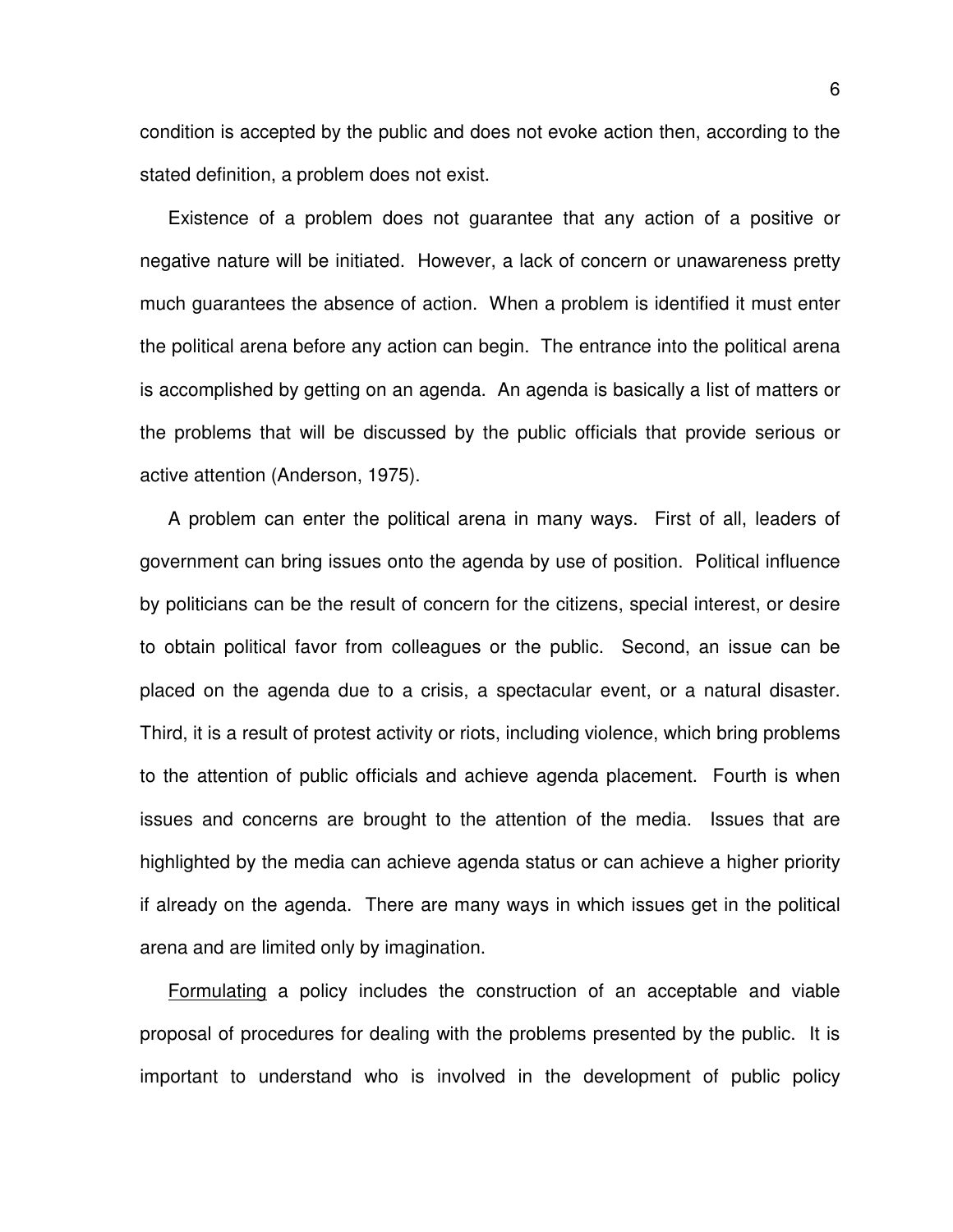proposals. Most policy proposals are developed by career or appointed officials within administrative departments and agencies. However, these personnel are only a portion of the players involved in the formulation process. In many cases an advisory commission has substantial influence on the direction of a formulating policy. Legislators and other elected politicians are also involved in policy formation. Sometimes on the basis of their own interest they formulate and suggest proposed courses of action. Interest groups also play key roles in both policy initiation and formation. Policy formulation in a sense, is the result of compromise between both private interest and public officials.

The process of formulation includes two basic activities. The first activity is to decide if any action is to be taken. The second activity is to decide what action is to be taken once it is decided that any action should be taken. It is important to realize the difference between a policy decision and a routine decision. A policy decision will significantly affect the content of a maturing public policy and a routine decision involves the day to day application of existing policy and procedures. The policy decision stage is typically meshed with the formulation process of policy development and the adoption process. A policy decision requires action by some official person or bodies to approve, modify, or reject a preferred policy alternative. Furthermore a policy decision is usually the preferred alternative of a variety of decisions, some routine and some not so routine, made during the operation of the policy process. Many, if not most, policy decisions made by public authorities exercising broad discretion are made under circumstances in which only a small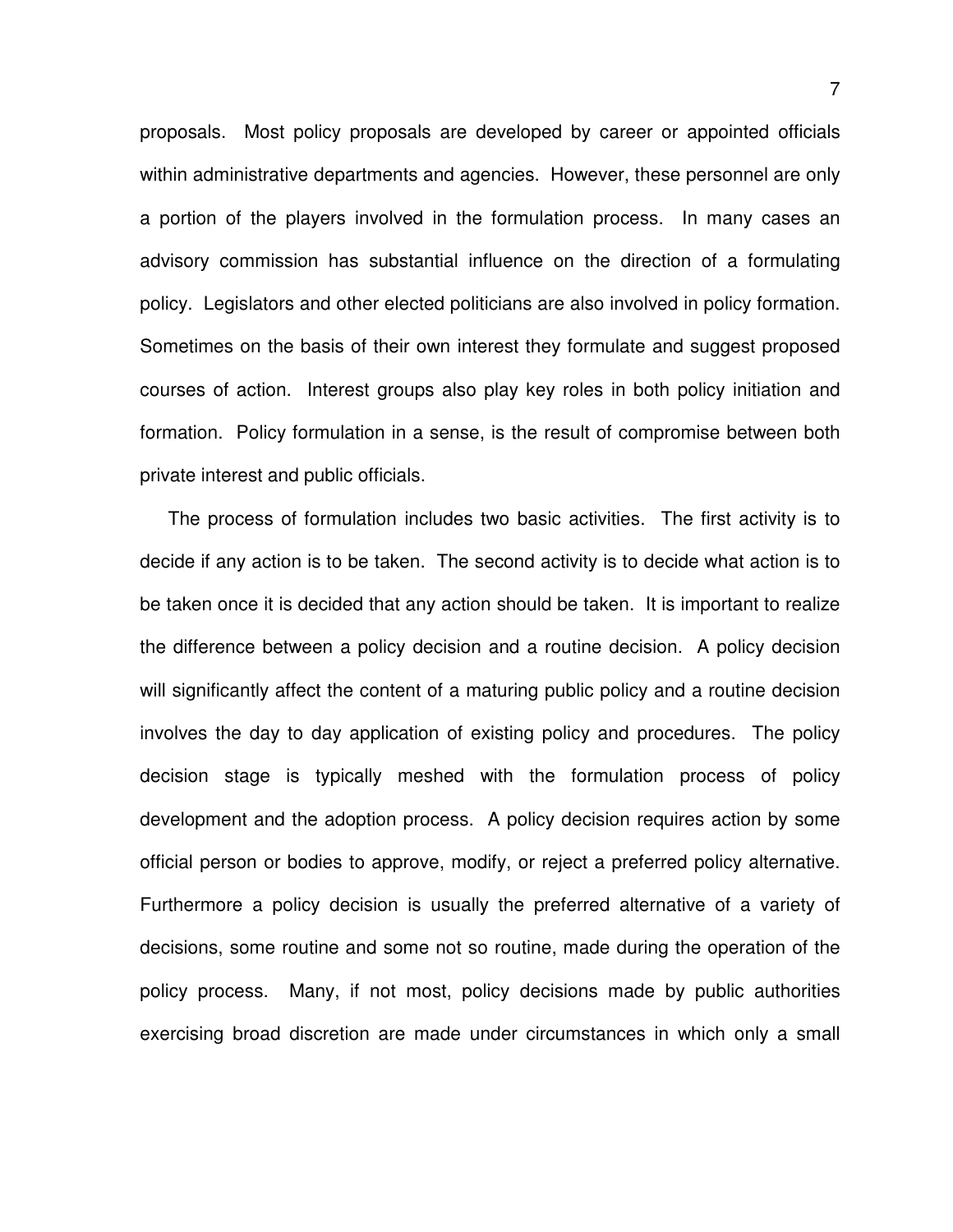portion of the general public understand the particular issues much less understand the consequences of the decisions.

As mentioned the formulation process and the adoption process of policy development are closely related or meshed together and in some cases the difference is obscured. The formulation process is generally the formulation of the alternatives available for dealing with a problem and who is involved during the alternative identification stage. The adoption process is how the alternative is adopted or enacted. In many cases the adoption is a specific decision.

Adoption of the policy process requires decisions. Key elements of policy decision making include gathering and evaluating available information and resources. Students of public policy have identified multiple methods that government officials can utilize to make decisions. Three common methods for decision making are the rational, incremental, and mixed scanning methods. The rational method is the best known theory of decision making, and also perhaps the most widely accepted. The rational method requires that a given problem be identified and separated from other problems. The information pertaining to the desired output or objective is then identified. Each alternative is evaluated for maximum efficiency and the possible consequences. The decision-maker must then choose an alternative that provides the most desired outcome. The incremental method differs from the rational method such that many goals or objectives are identified and intertwined instead of singled out. The decision-maker then generates a limited number of alternatives and only considers a few of the possible consequences for each alternative. The incremental method gets it name by the fact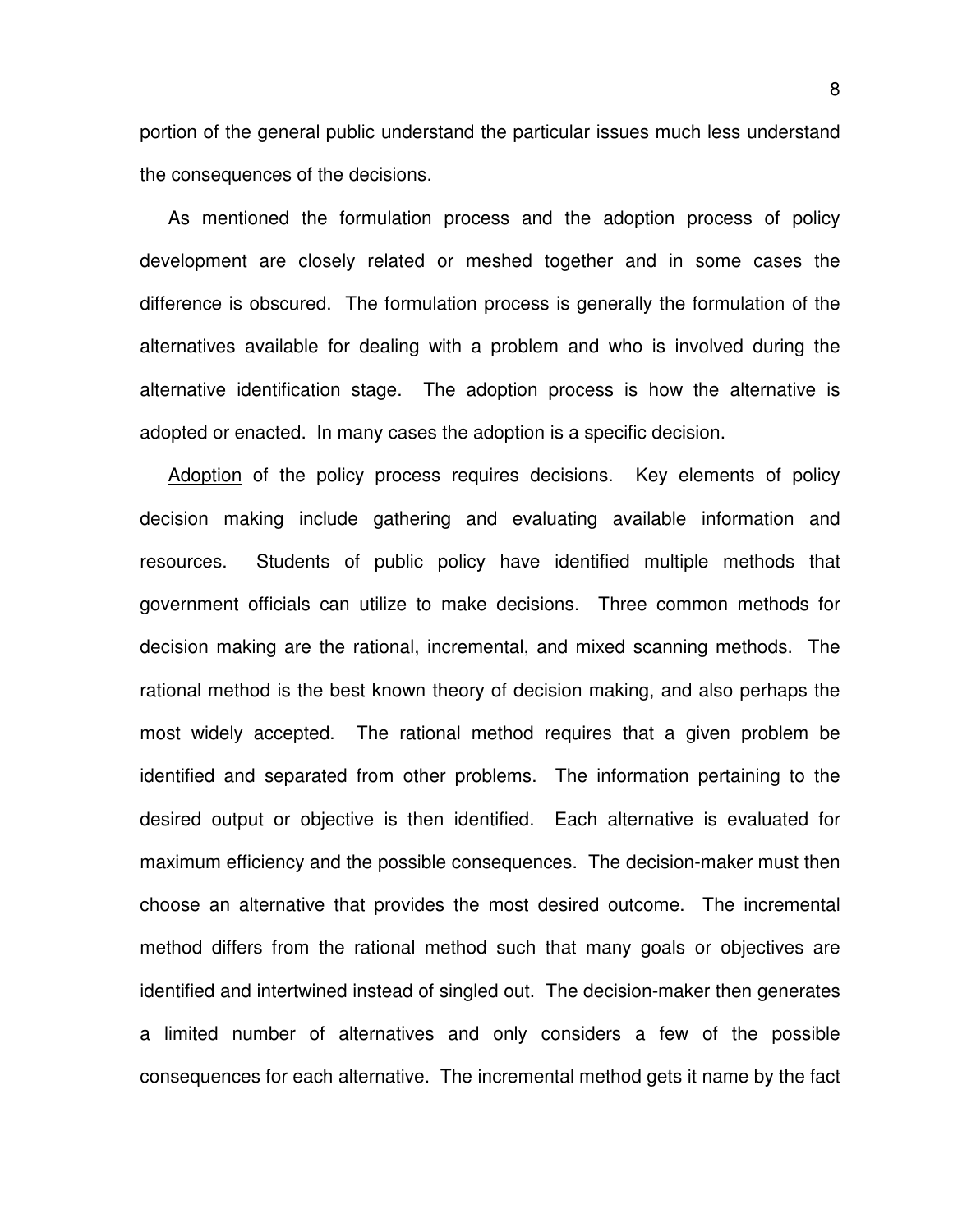that the decision and the alternative is continually refined in increments. The mixedscanning process is a hybrid combination of the rational and incremental decision process. The mixed-scanning process permits decision-makers to utilize both rational and incremental theories in different situations. Mixed-scanning is a compromise approach that combines both rationalism and incrementalism.

Whether the chosen decision process is rational, incremental, or mixed-scanning in nature, those who make decisions from available alternatives must have some basis for their choices.

Policy Implementation: It must be kept in mind during implementation that the content of policy and its impact on those affected may be substantially modified, elaborated, or even negated during the implementation stage. It is often quite difficult, if not impossible, to neatly differentiate the adoption of policy from the implementation of policy, similar to the formation of policy and the adoption of policy are not easily differentiated. There is indeed, much truth in the aphorism that policy is made as it is being administered and that it is being administered as it is being made (Mazmanian and Sabatier, 1983).

In the United States, as in most political systems, public policy is implemented primarily by a complex system of administrative agencies. These agencies perform most of the day-to-day work of government and thus influence citizens more directly in their actions than do any other governmental units. It is necessary for policy analyst to be concerned with administration because agencies often have much discretion in carrying out the policies under their jurisdiction. When policy, therefore, is viewed as a "course of action," its substance is affected by how it is administered.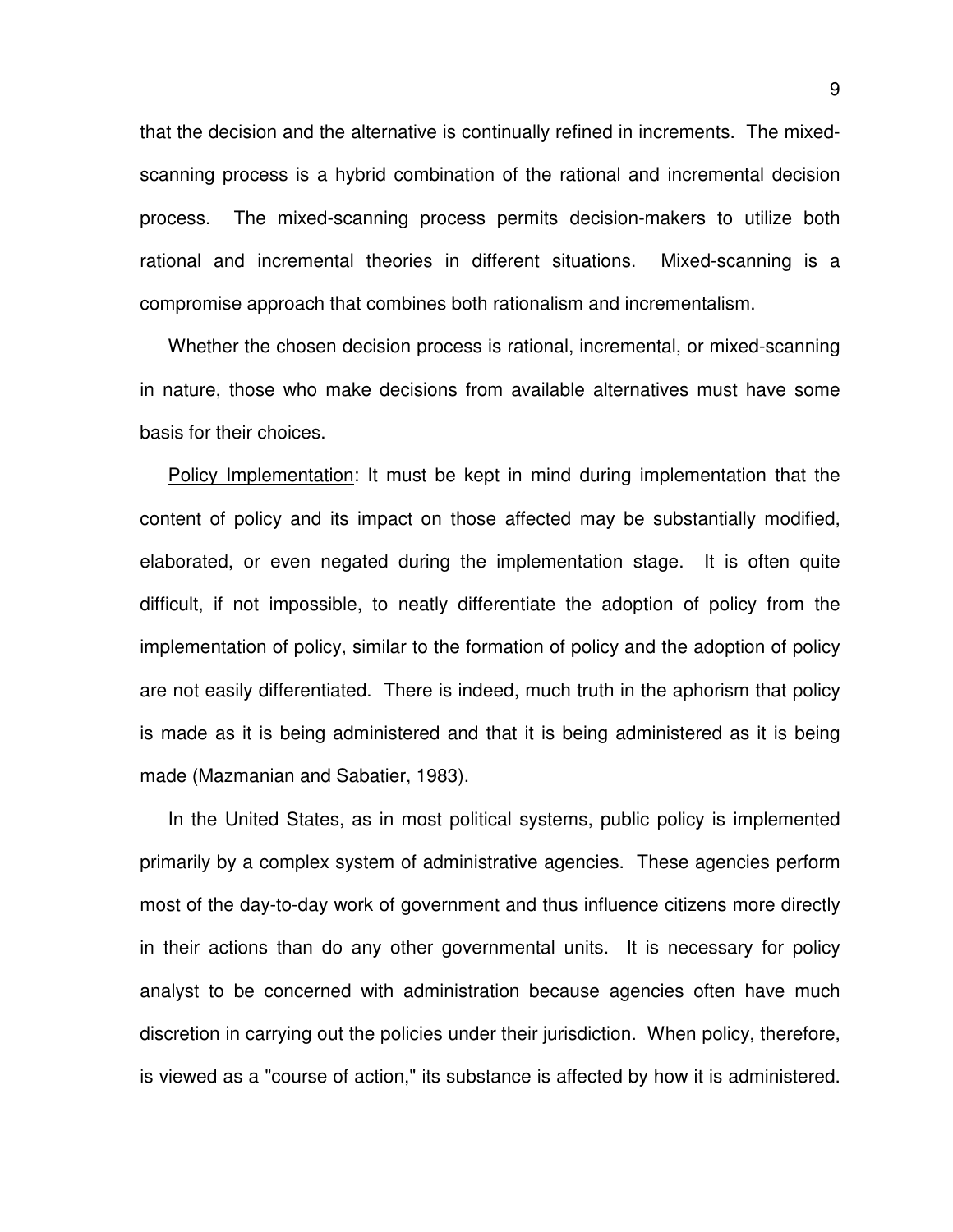How it is administered depends on many factors within the agency and the complexity of the policy itself. These factors include leadership of the organization, mindset of the leaders, financial resources, communication, and public acceptance (Anderson, 1975).

Communication is crucial in successful implementation of a policy. First of all members of the organization must be informed of the existence of the policy. Conveyance of this information should also include ownership or responsibility of the policy action. The information should be distributed through as many channels as possible and each employee should be informed of their role in helping the organization succeed in establishing procedures (Zairi, 1999).

A policy only confers upon an agency the authority to take action. How efficient the agency is or what the agency actually accomplishes will be effected by the political setting which it is located and the amount of political support it receives. Basically the political environment has great bearing on how an agency exercises its discretion and accomplishes its programs.

The last stage of the policy process is the policy evaluation stage. The evaluation stage is a patterned sequence of activities concerned with the estimation, assessment, or appraisal of policy. These activities also include content, implementation and effects of policy upon the environment. As a functional activity, policy evaluation can and does occur throughout the policy process and does not just occur as a final step. Evaluation activity during the policy process may restart policy in order to continue, modify, or eliminate current policy. During policy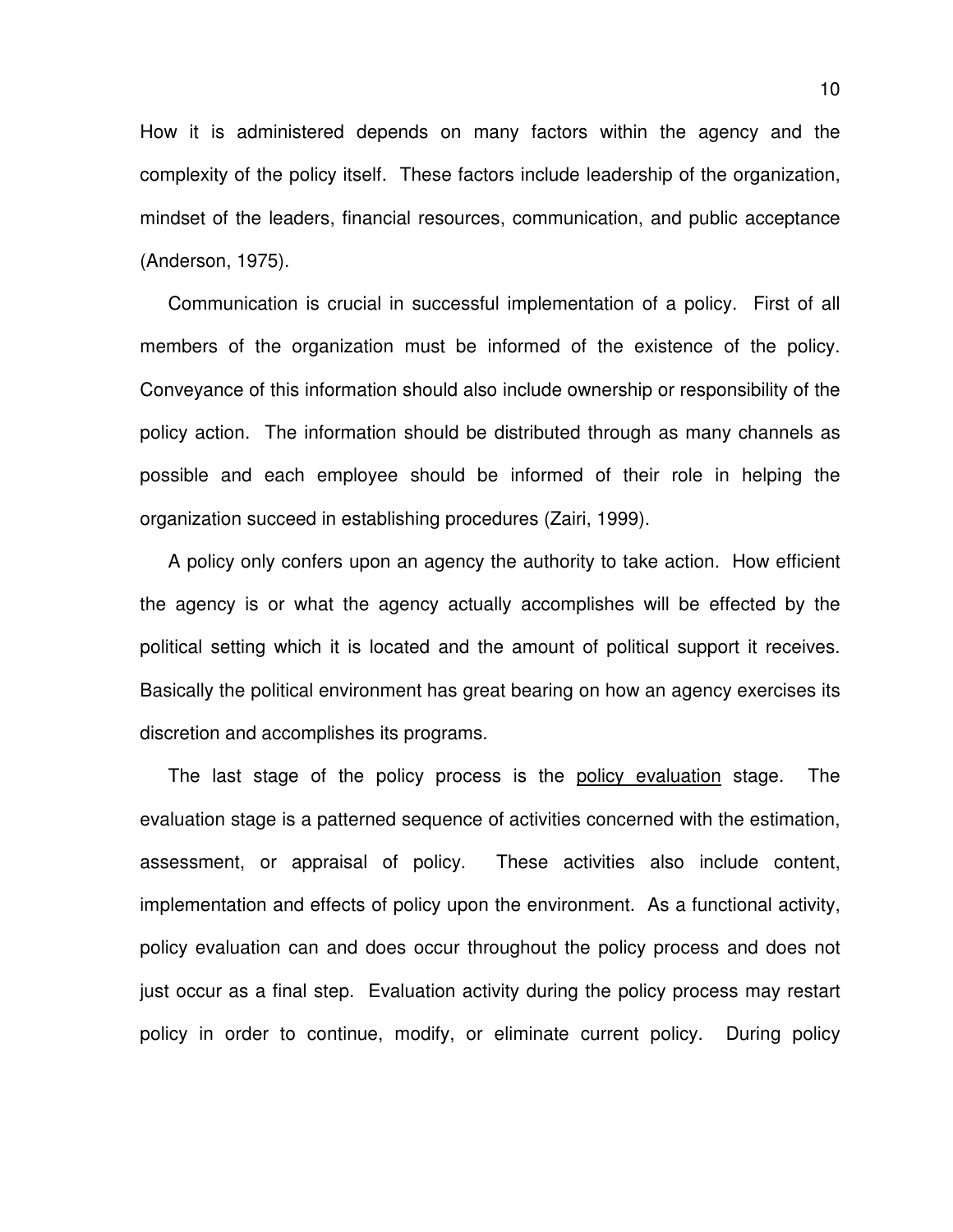evaluation administrators make judgments concerning the value or effects of certain policies and procedures.

There are three types of policy evaluations including impact, strategy, and monitoring. Impact evaluation is an overall assessment of impact and effectiveness. The emphasis is on determining the extent to which policy is successful in achieving basic objectives and on the comparative evaluation against other programs. Strategy evaluation is an assessment of the relative effectiveness of program strategies and variables. The emphasis is on determining which strategies are most productive. Project monitoring is an assessment of individual projects through site visits and other activities with the emphasis on managerial and operational efficiency (Wholey, 1970).

Assessment of the policy should be performed on a regular basis. The information from the assessment allows administrators to make informed decisions as to the viability of continued support for any particular policy. Review of the policy processes and procedures provides the administrator with the information needed to refine each step of any process. Refinement of the steps at all levels on a continuing basis allows for maximum output with minimum input.

It is important to understand the difference between policy output and policy outcome. Policy outputs are basically the things government does. The things they do usually consist of resources and support. The outcomes are the result of what government has done. For example, if government implements a neighborhood traffic management program this would be an output. If streets became safer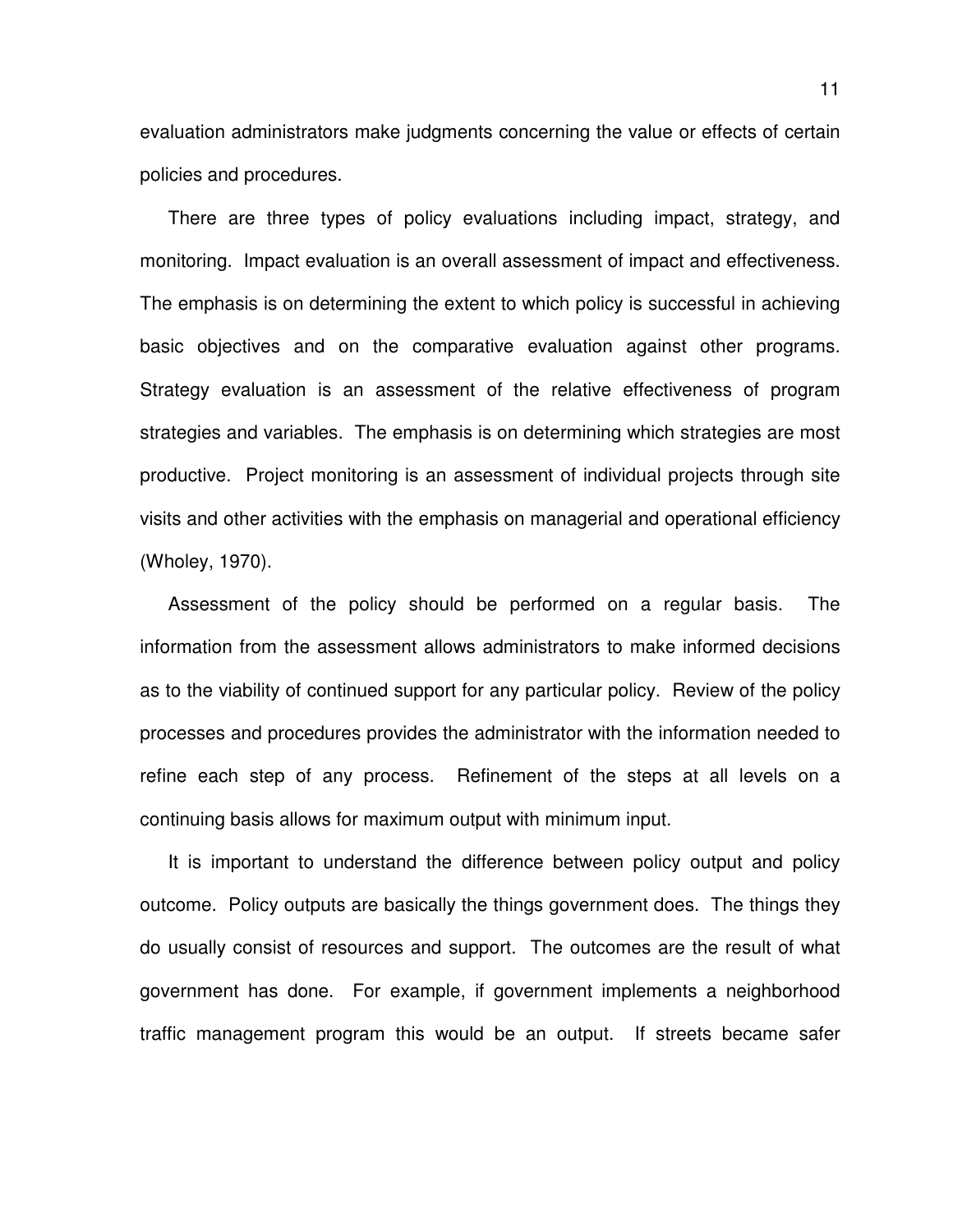because drivers on that street slowed down and drove more defensively that would be the outcome.

A major concern of policy evaluation is trying to determine the impact of policy on real life conditions. Determining the actual impacts or results of a policy is a very difficult task. With any policy it is important to know what accomplishments are desired. Other elements include the how it is done and the progress towards attainment of the objectives. During the measurement of accomplishment it must be determined that not only has a change in real life occurred but the changes that do occur are a result of the policy.

#### Traffic Calming Definition

To help the public, transportation professionals, municipal staff, and politicians communicate effectively about traffic calming; a common understanding of traffic calming is necessary. Professional traffic engineers had developed many definitions for traffic calming. For example, traffic calming was defined as the attempt to achieve calm, safe, environmentally improved conditions on streets. But this definition did not go far enough. Traffic calming also encompassed the lowering of speeds and that the lowering of speeds was an integral part of the definition. To establish a uniform definition of traffic calming the Institute of Transportation Engineers (ITE) developed a definition. Ian Lockwood developed the ITE accepted definition of traffic calming which was published in the July 1997 issue of the ITE Journal on page 22. Lockwood states, "Traffic calming is the combination of mainly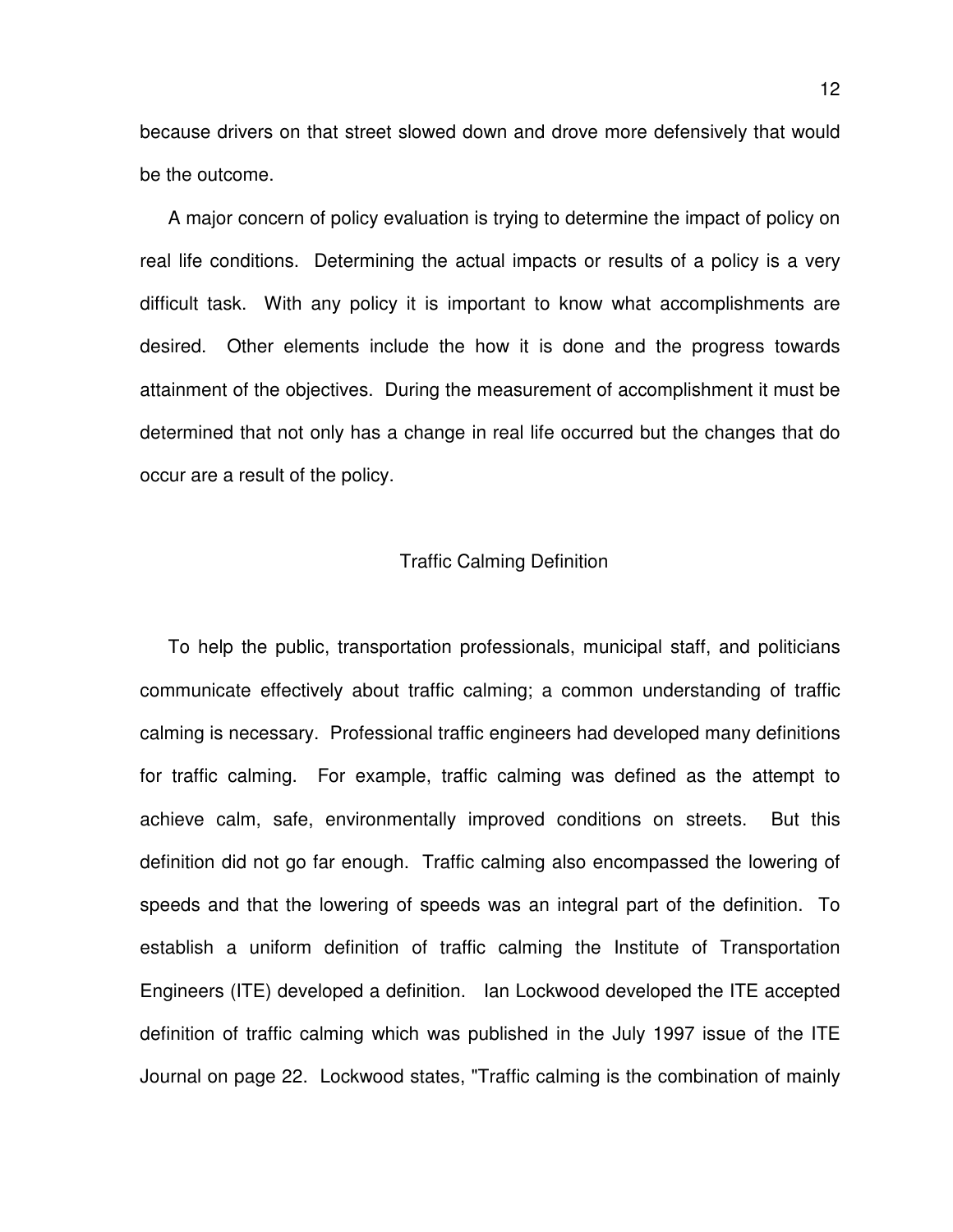physical measures that reduce the negative effects of motor vehicle use, alter driver behavior and improve conditions for non-motorized street users". This definition is narrow enough to define what traffic calming is and what it is not, yet it is broad enough to allow the growth necessary for the dynamic society of transportation.

#### Types of Traffic Calming Measures

There are two different types of alteration, or controls, available for roadway design. These are active and passive alterations, or controls. The active alterations are measures that place active physical barriers of different degrees within the travel path of motorist. Active controls effect driver behavior and are self-enforcing due to the interaction with drivers. They create visual and physical impressions that the road is not exclusively for motorized traffic and that it must be shared with pedestrians, cyclist, and other users including children at play. Passive alterations include controls that do not place barriers or prevent physical actions. Due to the lack of any physical barriers passive actions depend upon police enforcement and driver heed for conformity.

Active traffic calming measures include design controls such as speed bumps, speed tables, rumble strips, diagonal diverters, cul-de-sacs, semi-diverters, traffic circles, chokers, neck downs, chicanes, interrupted sight lines, and protected parking.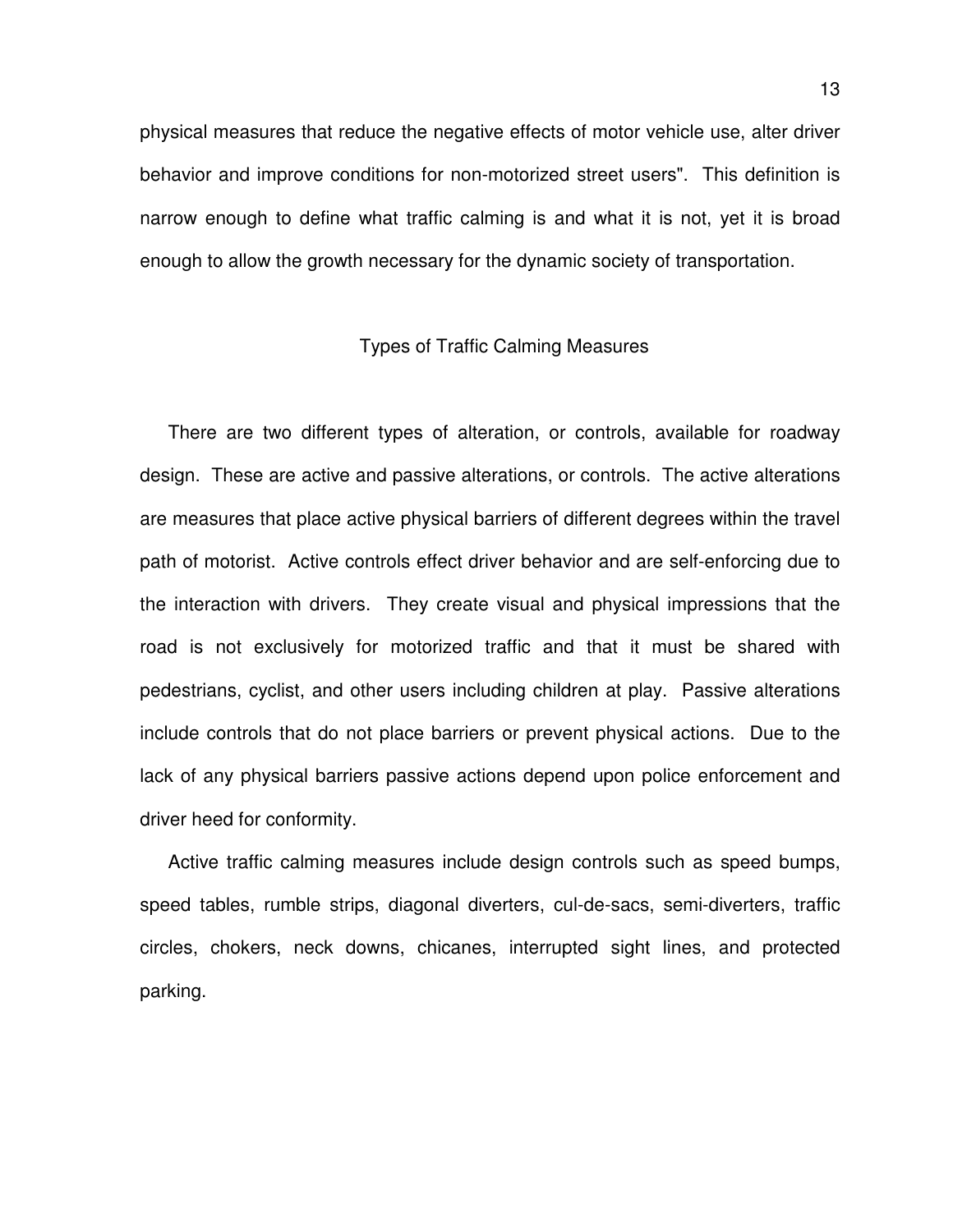#### Characteristics of Active Traffic Calming Measures

Speed bumps or speed tables are raised humps within the surface of the road that extend across the traveled pathway. They normally are approximately 5 inches in height. A speed table must be long enough for the front and rear wheels to be on the top of the table at the same time. Speed tables are usually about 12 feet long along the crown and can be comfortably crossed at approximately 20 miles per hour. A speed bump is usually less than 3 feet long along the crown. Speed humps reduce speeds and have also been known to reduce volumes.

See Table 1, Traffic Calming Measures, in the appendix.

Rumble strips are sections of rough pavement within the road. Rumble strips cause vibrations within the crossing vehicle and tend to evoke a heightened level of alertness. The vibrations also tend to cause a reduction of speed, as the level of vibration is proportional to speed. Rumble strips have been noticed to reduce accidents when placed in advance of stop signs. The changes in surface are sometimes objectionable by cyclist but can be avoided by providing a smooth by pass lane. Rumble strips are not recommended in residential areas because the noises produced by rumble strips have been noticed to disturb the adjacent residences within neighborhood areas.

A diagonal diverter is a barrier that is placed diagonally across an intersection. The intersection is then converted into two unconnecting streets making a sharp turn. This application has been known to reduce speeds in the immediate vicinity of the curve but the primary function is to reduce traffic volumes. Diagonal diverters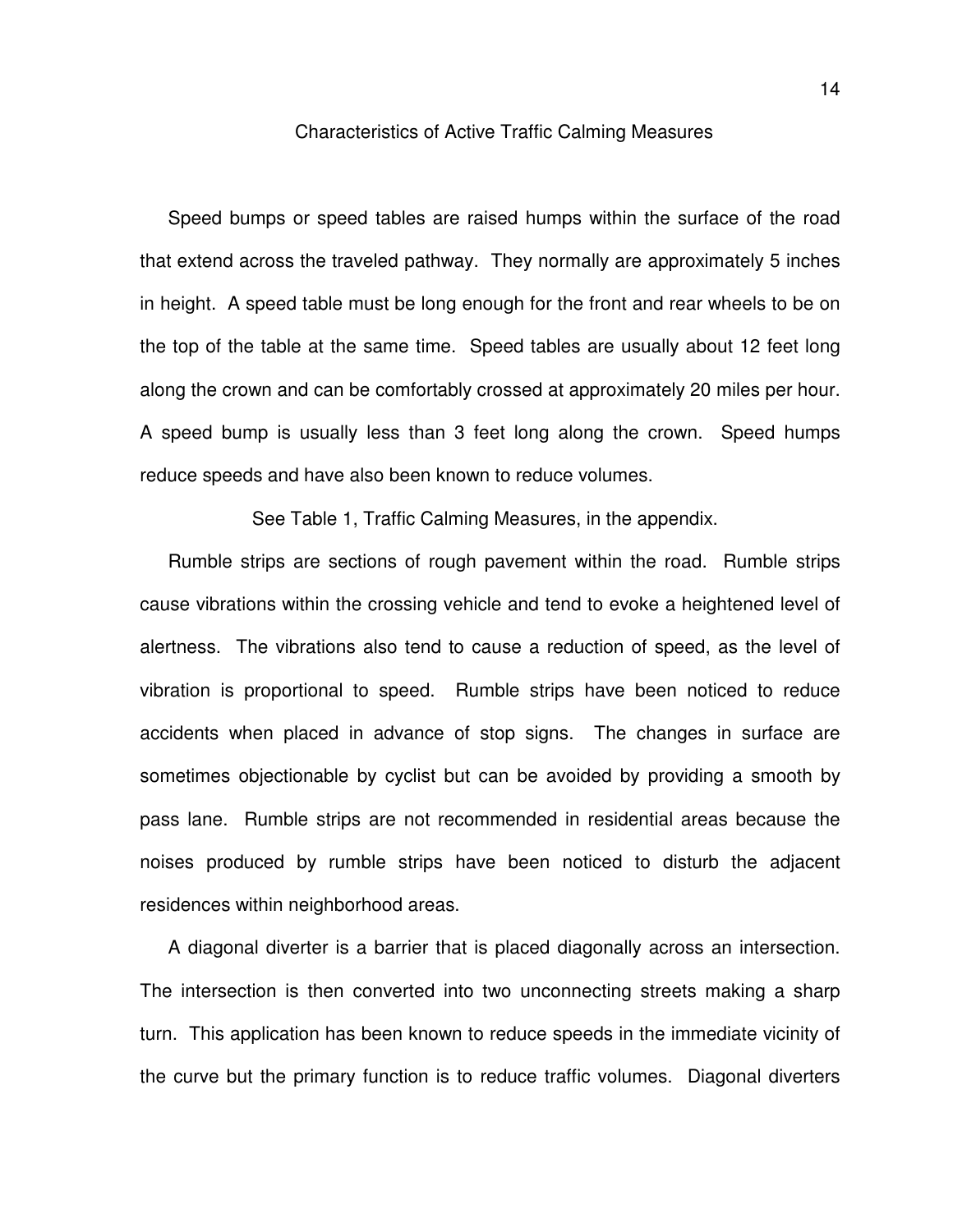are ideal for reducing or totally eliminating cut through traffic within residential areas. However, it usually increases the distance of travel routes

Within some established residential areas volumes of traffic become so problematic streets are either converted to cul-de-sacs or dead end streets. This type of complete barrier system has been proven extremely effective in reducing traffic volumes by eliminating through traffic. The disadvantage of this application is usually high cost and the area needed to provide a turn radius. Dead ends and culde-sacs are one of the most expensive and least desirable applications for traffic calming due to issues involving emergency vehicle access.

The use of semi-diverters, neck downs, chicanes and protected parking provide for both reductions in speed and volume. When used in conjunction with each other a variety of arrays can be provided. A semi-diverter is a barrier to traffic at the intersection of two streets in which one direction of the street is blocked, but traffic from the opposite direction is allowed to pass. A semi-diverter only blocks half of a street and is easily violated. Semi-diverters are usually incorporated when one direction of flow is being used by cut through traffic. A neck down is similar to a semi-diverter except it is positioned at mid block and allows space for two-way travel for a portion of the block. Protected parking provides a raised island projecting out from the curb. The islands create protected parking bays that tend to reduce the speed of traffic rather than the volume, as do semi-diverters. However, a reduction in volume is not uncommon. Chokers are similar to semi-diverters or neck downs, depending on if they are used at the intersection or mid block. They can also be alternated from side to side on a street creating what is called a chicane. Chicanes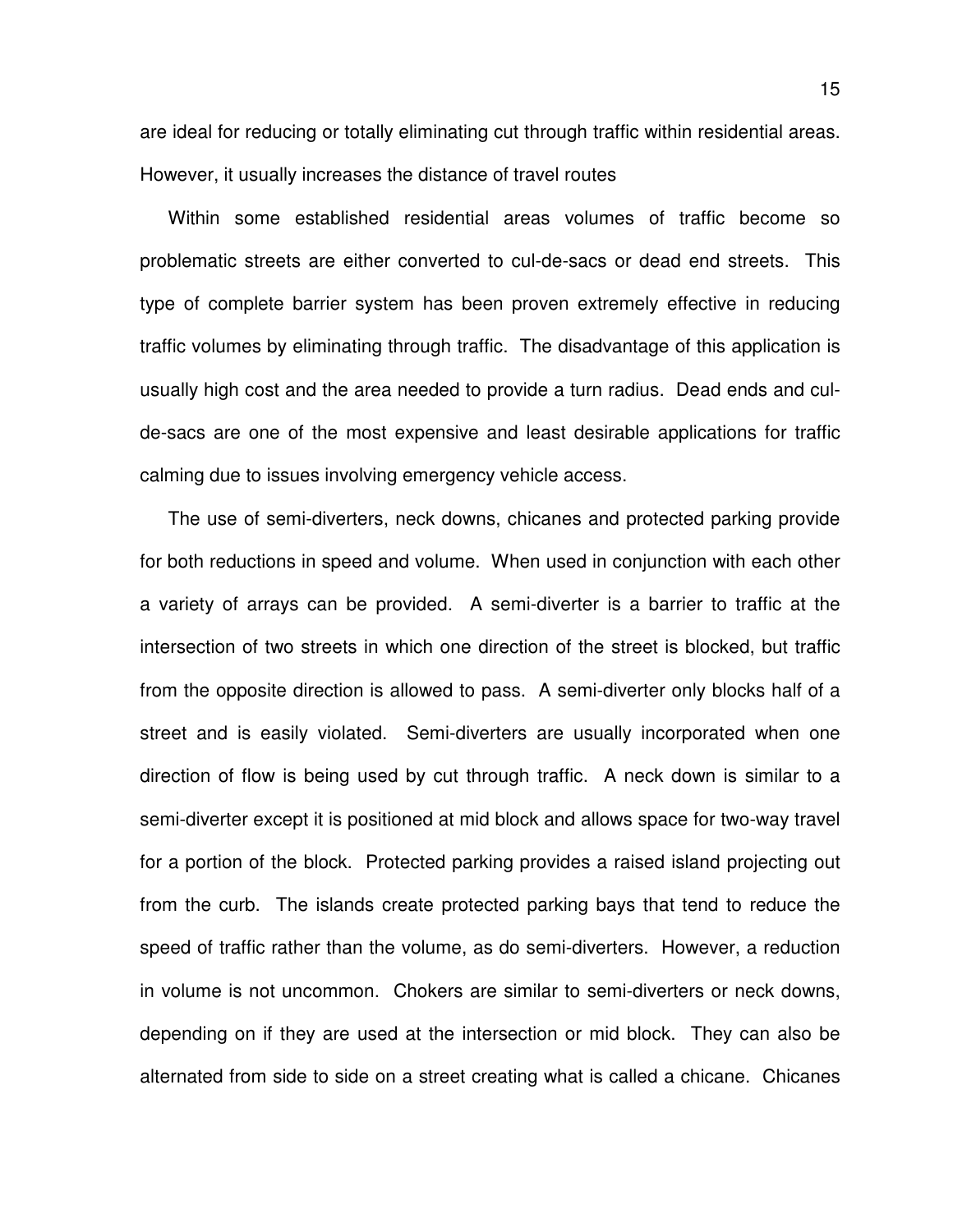are a form of curb extension, which alternate from one side of the street to the other side of the street.

Traffic circles or round-abouts is a raised island, usually landscaped, and located in the center of an intersection. This application is recommended for use on collector and non-arterial streets. They have been very effective in reducing speeds and traffic accidents without diverting traffic onto residential streets. The accident reduction is believed to be from the fewer number of conflict points. Traffic circles are cheaper to maintain than traffic signals but generally require a more space to install.

Interrupted or obstructed sight lines can be created through the use of any of the previously mentioned measures. Obstructing the sight lines with a mixture of the previously mentioned applications and some landscaping can create the effect of a "residential" or "pedestrian" street. The concept is to equalize the right of way between the motorist, cyclist, pedestrian, and child at play. This can be achieved by eliminating the sidewalks and curbs and the entire surface being paved. Streets are then broken into sections with the use of planters, benches, walls, barriers, and/or mounds. The streets could also be signed to warn motorist that they are entering a pedestrian area.

#### Passive Traffic Calming Measures

Passive controls include designs that incorporate signage, delineation, and other traffic control devices such as traffic signals. Passive controls do not present an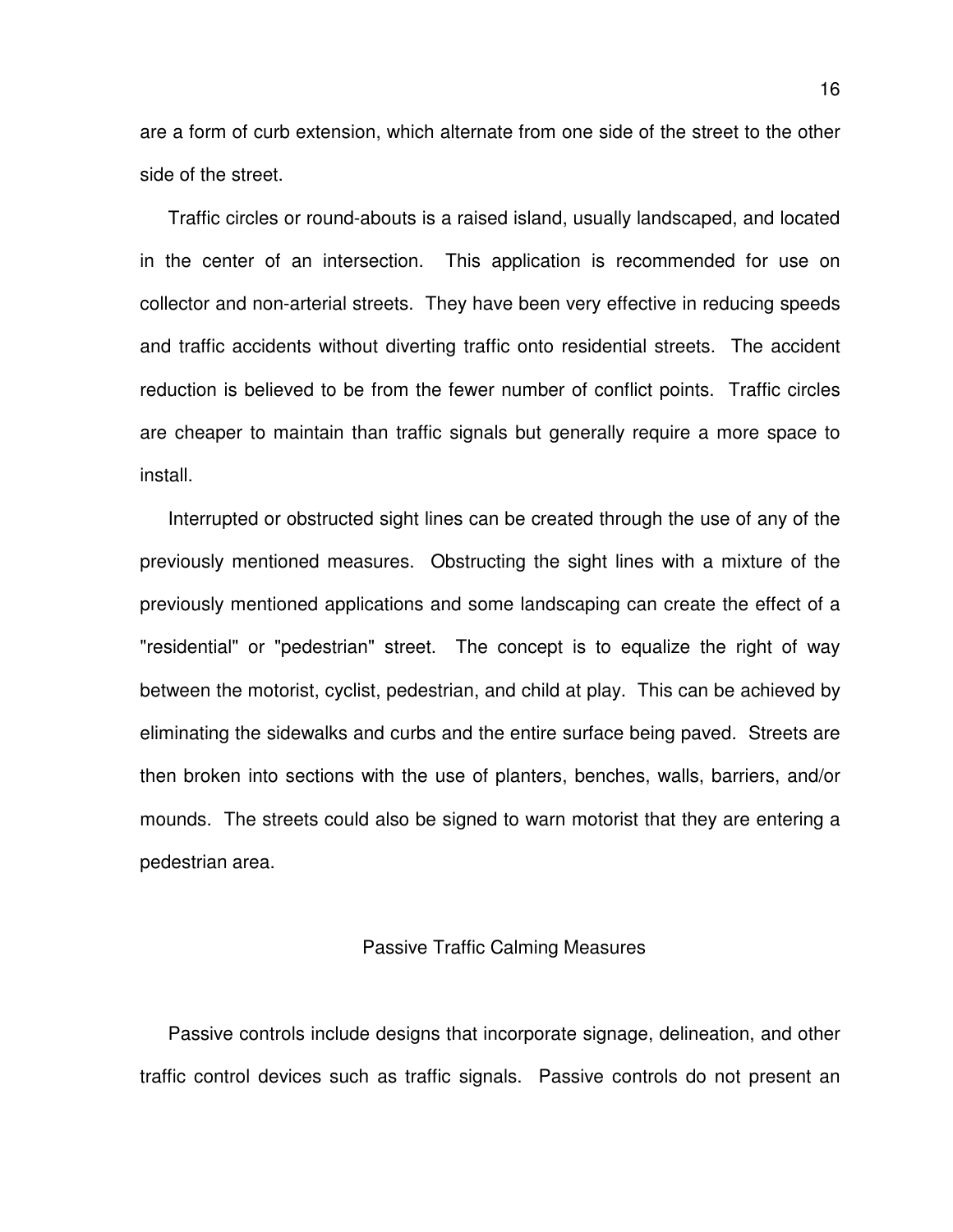obstacle to drivers therefore the power that is possessed with this type of control is through respect, police action, and perceived dangers when not heeded. For example speed limit signs are posted but many drivers abide these signs as a result of respect or fear of police action. Other controls such as traffic signals are heeded as a result from both fear of police action and the resulting injuries from collisions that are likely to occur if not respected.

#### Emergency Vehicles and Traffic Calming Measures

The objectives of traffic calming include the reduction of traffic speeds and volumes. As the objectives stated are desired this also impose strains on emergency response vehicles. The objectives of emergency response vehicles include minimum response times. The decreased speeds imposed by traffic calming devices, particularly speed bumps or speed tables are a concern to emergency officials. To make a complete assessment of the impacts on emergency vehicles other information would be required:

- The types of emergency vehicles being evaluated.
- The desirable route speeds where the calming devices are to be located.
- Possible effects of geography.
- The demand of services within the region.
- The availability of alternate routes.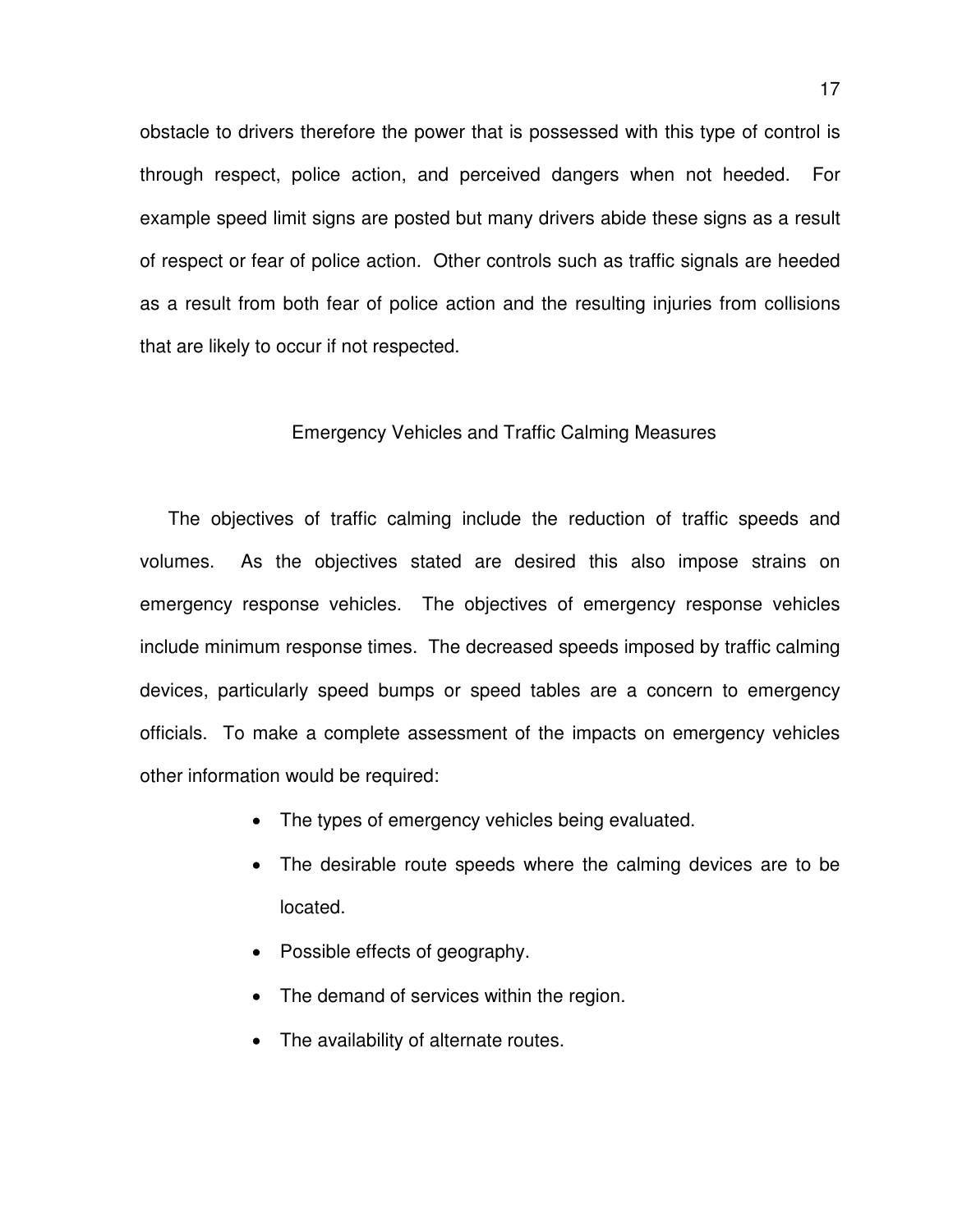When any traffic calming program is being considered emergency response times must be included at the beginning of the process. Although emergency response times and their routes are a critical component of a traffic calming concept it is beyond the scope of this report to further analyze them.

#### TRAFFIC CALMING IN THE LAS VEGAS VALLEY

#### Research Methods

This research seeks to understand the policies and legislation pertaining to the initiation and implementation of traffic calming devices within the Las Vegas Valley. A case study of traffic calming in the valley was performed. The study included four governments in the Las Vegas Valley: Las Vegas, Henderson, North Las Vegas, and Clark County. The Boulder City government was excluded from the study because of government size and its unique geographic location within the Las Vegas metropolitan area. The purpose of the study was to evaluate the policies toward traffic calming programs and improvements. This study was conducted during February, 2002. The study consisted of personal interviews with the Traffic Engineer or the Traffic Engineer's representative in each of the four agencies<sup>\*</sup>. The representatives from all four agencies interviewed were happy to participate in the

 $\overline{1}$ 

<sup>\*</sup> This study was approved by the University of Nevada Las Vegas Office for the Protection of Research Subjects.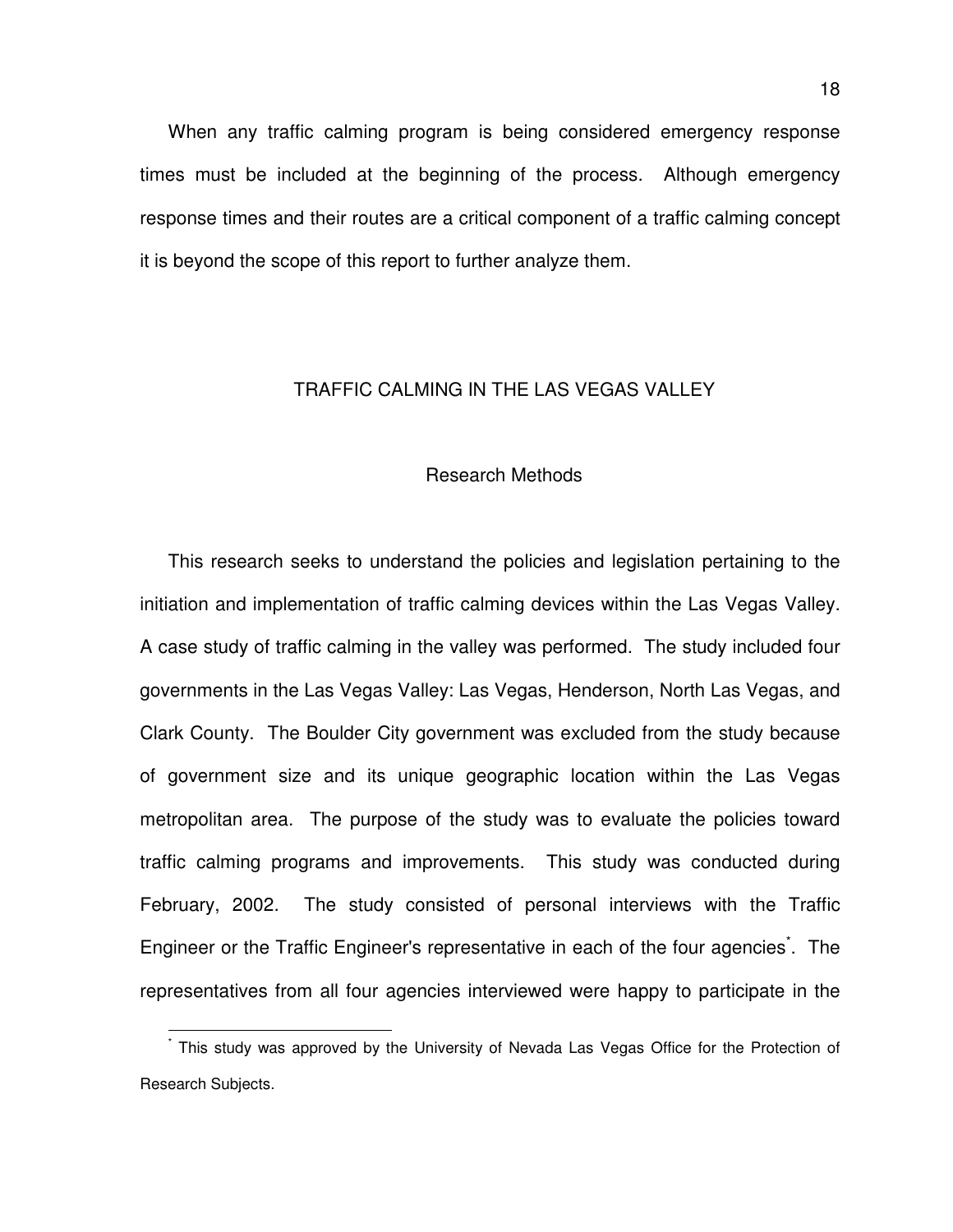interviews and informed me that all information is available to the public. The personal interview consisted of eleven questions that were asked of each agency. The shortest interview lasted approximately ten minutes and the longest interview lasted approximately 30 minutes. The questions used for the interview are presented in the Appendix. Each question was asked and notes were openly taken during the questioning process.

The Las Vegas Valley is an urban area with an approximate population of 1.4 million people. There are five local governments within the urban area of the Las Vegas Valley: Las Vegas, Henderson, North Las Vegas, Clark County, and Boulder City. All entities within the Las Vegas Valley are of Commissioners or Mayor and Council type governments with a Manager. The Manager's Office is responsible for the day-to-day operations of government. The Managers' staff tracks the progress of various projects, monitors the activities of the departments, and maintains intergovernmental relationships with the Federal, State and other local governments.

#### Legislation Allowing Policy Establishment

Within the State of Nevada the primary code governing state legislation, entities, and other municipalities of government are The Nevada Revised Statutes (NRS). The Nevada revised Statutes provide legislation that grants local government the authority to establish policy and procedures that govern the everyday activities of citizens. The NRS also provides the power for local entities to establish guidelines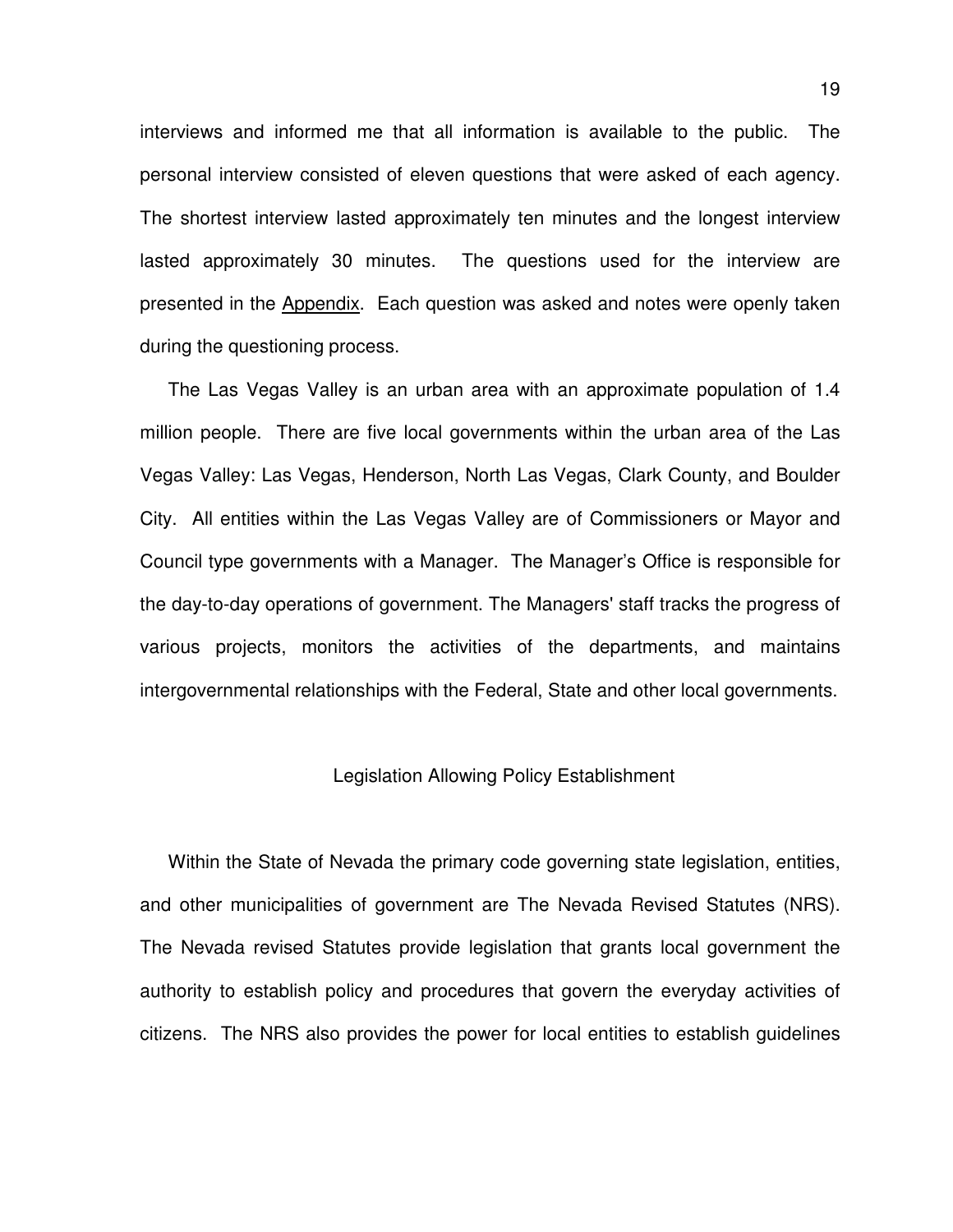and laws for use of transportation networks that are not a part of the state highway or federal interstate system.

An investigation of the Nevada Revised Statutes (NRS) concerning the legal issues of formulating and implementing policies at the municipal level was conducted. Information pertaining to policy legislation at a municipal level is provided within the NRS. The NRS defines many elements of administration and legislation for local governments within the state of Nevada. The NRS chapters in many cases provide for the limits and freedoms of government power within the state in explicit terms but also allows for implicit interpretation. For example within NRS chapter 267 titled Commission Form of Municipal Government it is stated what constitutes a commission form of government. This chapter of the NRS also provides a copy of the required certificate of charter. The chapter also states in explicit terms the power to determine policy. NRS 267.010 Section 1b reads;

All powers of the city are vested in a governing body, members of which are elected by the qualified electors of the city, which enacts local legislation, adopts budgets, determines policies, and appoints a city manager, who executes the laws and administers the municipal government.

This section explicitly allows for policy determination but implicitly allows interpretation by not defining specific policies or legislation.

In another section of the NRS, Chapter 408: Highways and Roads states;

To declare, in general terms, the powers and duties of the board of directors, leaving specific details to be determined by reasonable regulations and declarations of policy which the board may promulgate.

Once again it is stated that the power to create policy is granted, but limitations of

those policies are not defined.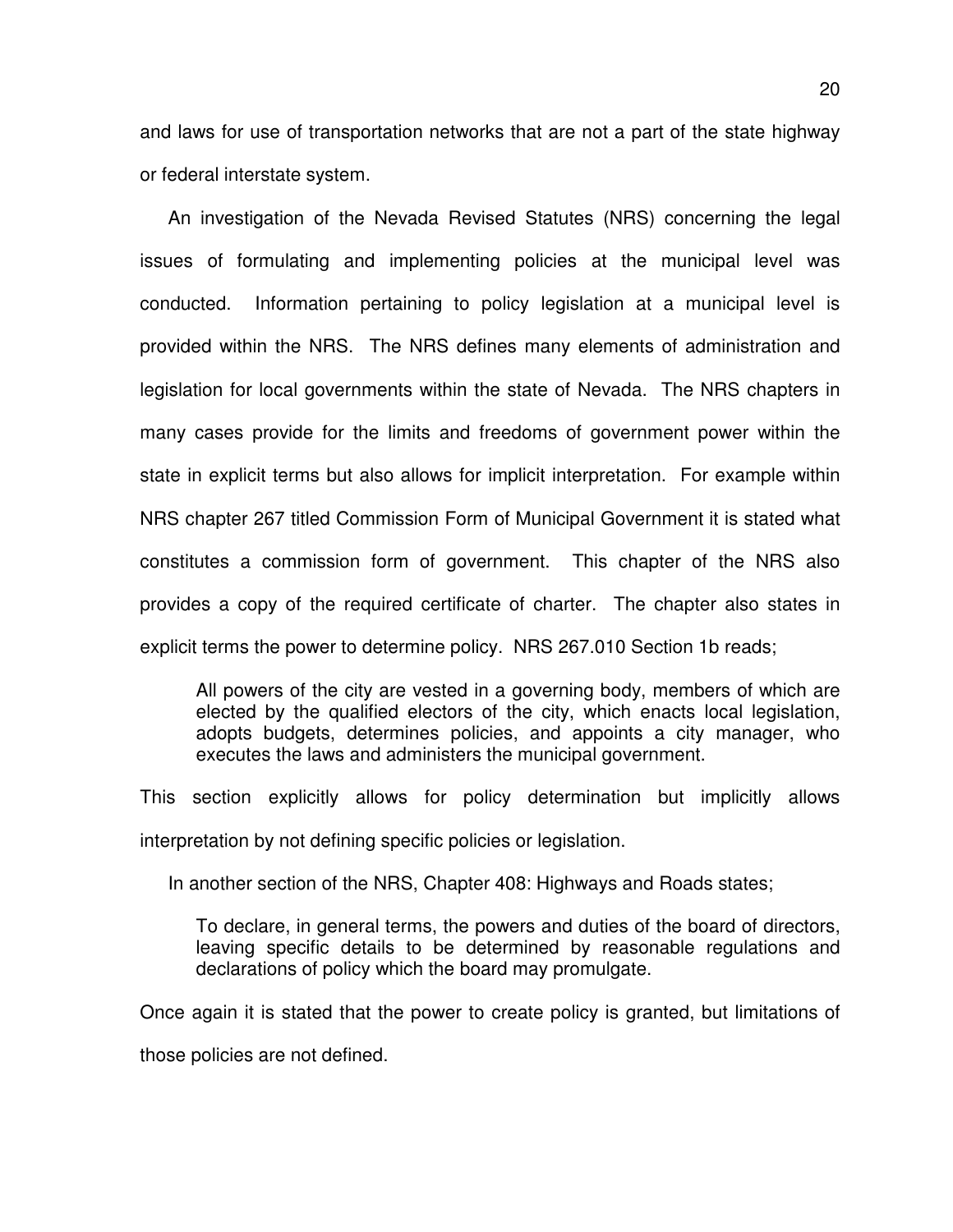Further research of the NRS show that a "Street Project" is addressed within Chapter 271 titled Local Improvements. NRS Chapter 271.255 states;

"Street Project" means any street, including without limitation grades, regrades, gravel, oiling, surfacing, macadamizing, paving, crosswalks, sidewalks, driveway approaches, curb cuts, curbs, gutters, culverts, drains, sewers, manholes, inlets, outlets, retaining walls, bridges, overpasses, tunnels, underpasses, approaches, artificial lights and lighting equipment, parkways, grade separators, traffic separators and traffic control equipment, and all appurtenances and incidentals (or any combination thereof), including real and other property therefore.

Indeed within NRS Chapter 271, under the general procedures for local improvements, it is stated that projects of this type are allowed at the discretion of the governing body. There are no limitations or laws governing how policies concerning street improvements are to be incorporated or designed.

Information Obtained from Research

First, the research assesses the existence of established policy toward traffic calming measures in local governments. It was determined that Las Vegas and Clark County had formal written policies that had been accepted by the governing body. Las Vegas has a 67 page manual titled "Streets, A User's Manual, Your Guide to the Las Vegas Neighborhood Traffic Management Program" that was adopted in September of 2001. The manual presents the vision, available measures, characteristics of measures, and information on the implementation of the measures. The City of Las Vegas's manual indicates that the city is committed to assisting neighborhoods with the installation of traffic calming measures by virtue of the fact that the manual presents information on available public funds that have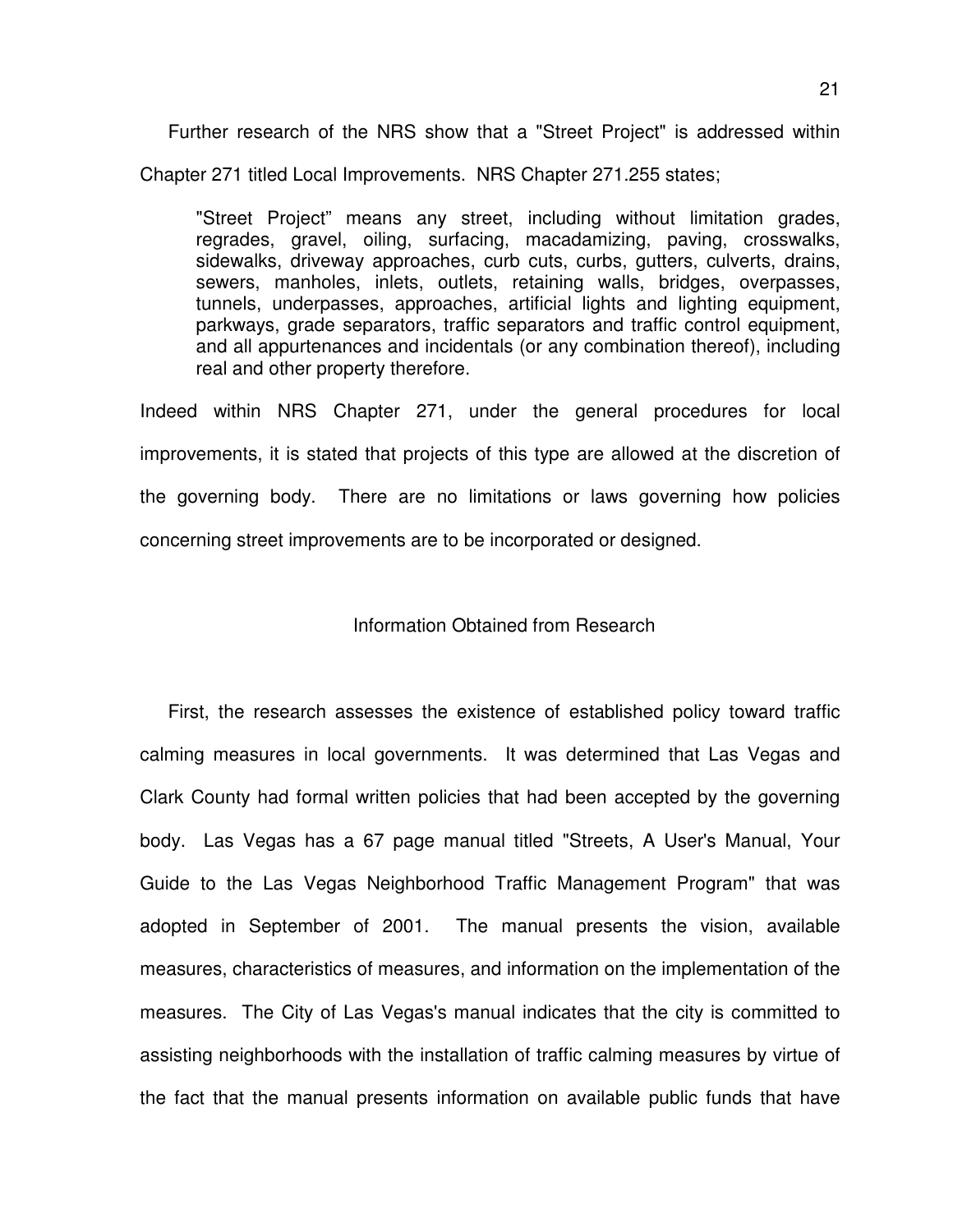been established for this purpose and that meetings are conducted to gather citizen input. It is apparent within the manual generated by Las Vegas that city administrators support a positive approach to installation of active traffic calming measures.

Clark County has a policy titled "Neighborhood Traffic Management Policy for Local Residential Streets" that was adopted by the Board of County Commissioners in April 1999. The Clark County policy presents the objectives of the neighborhood traffic management program, the policies pertaining to residential streets, typical processes, and required criteria for installation of measures. In contrast to the policies within Las Vegas, the Clark County policy establishes high criteria thresholds such as stipulating that a super majority must be presented by petition to even qualify for consideration and that dedicated public funds are not currently available. It is apparent within the policy adopted by Clark County that a negative approach to installation of active traffic calming measures are supported by the county staff.

Of the other two governments, North Las Vegas had an established procedure of which was followed but was not expressly written, and Henderson claimed to not have a policy or procedure. The verbal explanation of the policy within North Las Vegas seemed to indicate that city staff primarily supports the use of police enforcement and passive traffic calming measures to accomplish goals. The Henderson government claimed to not have a policy or procedure and indicated that a board had been formed for the purpose of evaluating traffic issues but approval for the board had not gone before council so it did not officially exist.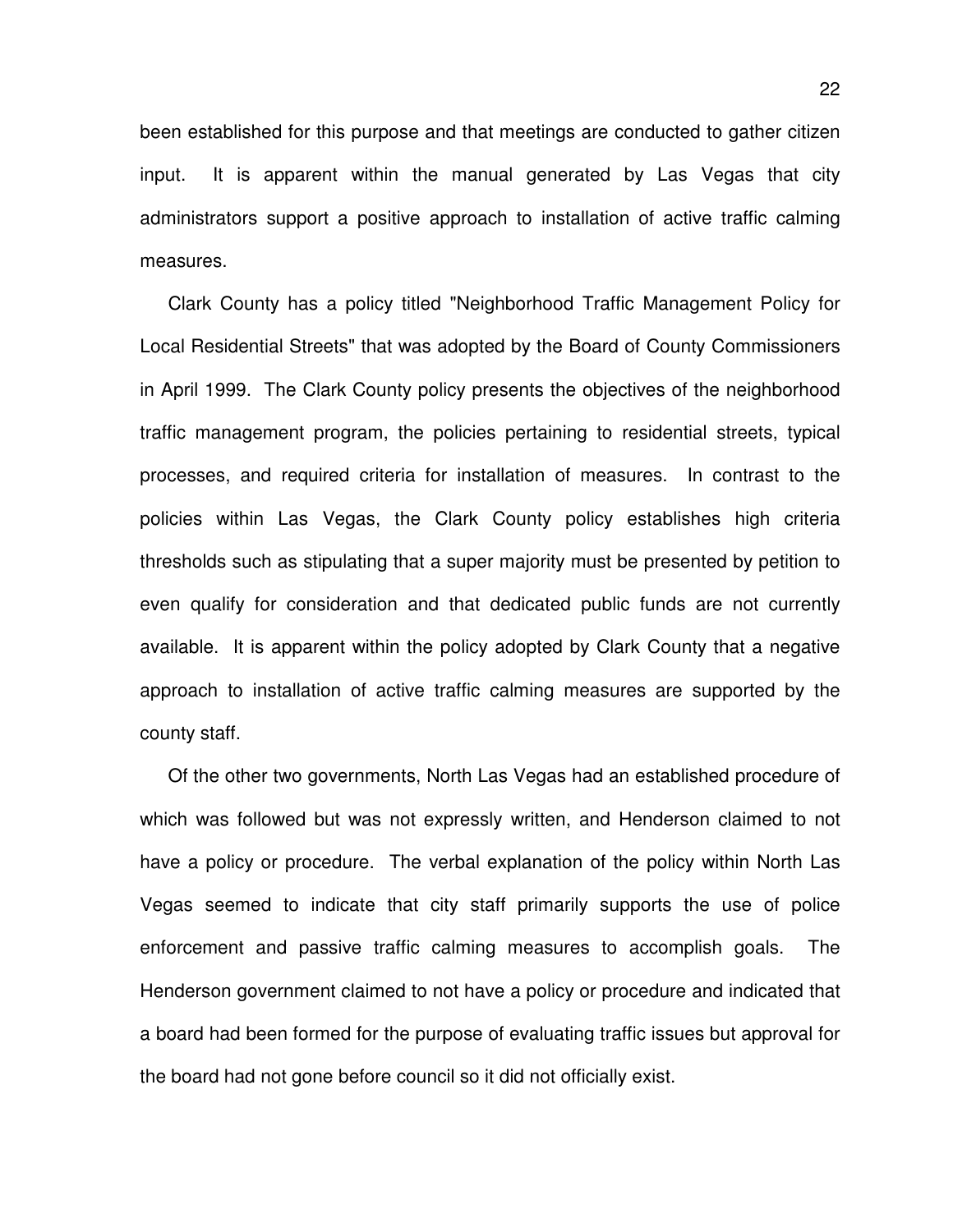Las Vegas, North Las Vegas, and Clark County reported that a citizen complaint qualified as problem identification to initiate the required studies prior to installing traffic calming measures at any particular sight. Clark County reported that the complaint had to be in the form of a signed petition consisting of at least 66 percent of the property owners within a cordoned area of approximately 200 residences to be identified as a problem. Las Vegas and North Las Vegas stated that a single citizen's complaint, in writing or by a phone call, was sufficient criteria to identify a problem and initiate a study or evaluation action. Las Vegas and North Las Vegas also reported that a city official or staff member based upon their professional judgement could identify a problem. Henderson reported that the only study to this date has consisted of a feasibility study in a specific test area that was designated by elected officials, therefore it was assumed that the only identifiable problem in Henderson to this date was based upon an elected official's opinion.

After the criteria that defined a perceived problem was met the decision to install or not to install a device must be made. Las Vegas and Clark County said that the average speeds or volumes based upon the average daily traffic were evaluated. Both stated that the average speeds had to exceed 35 miles per hour and the average daily volume had to be at least 1000 vehicles per day within a residential area. Both Las Vegas and Clark County reported that some engineering judgment had to be exercised to "weigh" the need for any measure if the factors within the studies showed that data represented close figures, or when one threshold was met but the other was unusually off balance. Clark County also reported that other factors had to be met, such as the route could not be a designated emergency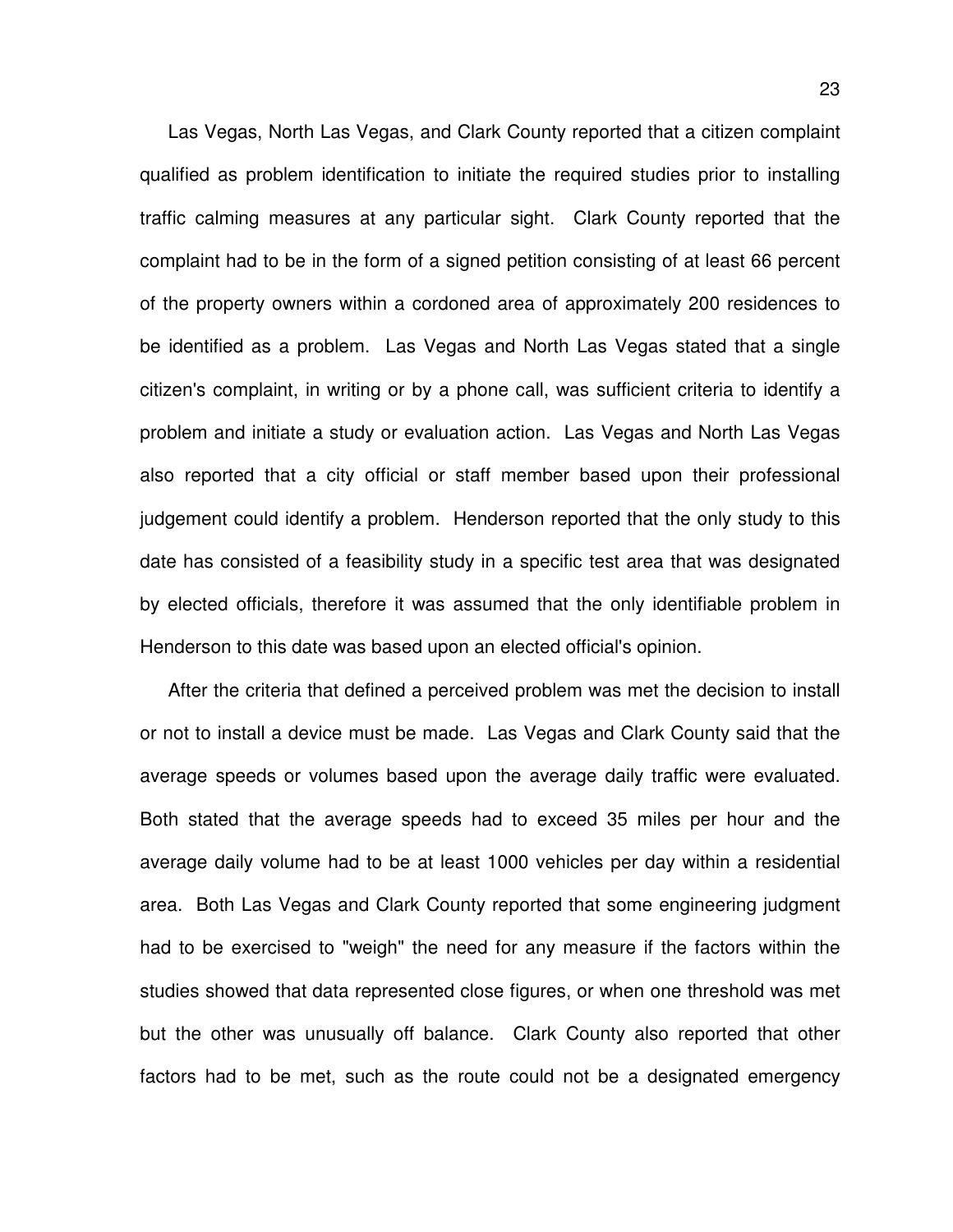response or CAT bus route. North Las Vegas stated that citizen input, such as submitted ideas, and legal measures, such as more police enforcement, were evaluated prior to making a decision. Henderson stated that since a policy does not exist a determining threshold does not exist. However, Henderson did state that a point system was being reviewed and actions would be based upon the assigned points, point assignments would be based upon speeds, volume, and geometric design. Of the four agencies interviewed one did state that on many occasions the decision was dictated to the traffic department by the Director or by higher levels of authority.

Budgeting is extremely important to all officials and administrators in government operations. When asked about the role cost of installation played in the selection of various available traffic calming measures Las Vegas, Henderson, and North Las Vegas stressed that it was important to ensure that the measure would be effective in solving the problem or any associated cost would be a waste of resources. Clark County simply stated that the device or methods installed were based entirely on resource availability. Although a formal cost to benefit ratio analysis was not performed all agencies stated that a sound engineering assessment of the benefits in relation to the expended cost were evaluated to ensure that performance of the measure would deliver the desired results.

Clark County stated that funding for installation of measures is also by resource availability. Henderson said that installation funding had to be at neighborhood expense. Las Vegas reported that a special program called the neighborhood traffic management program is funded with approximately \$250,000 per year for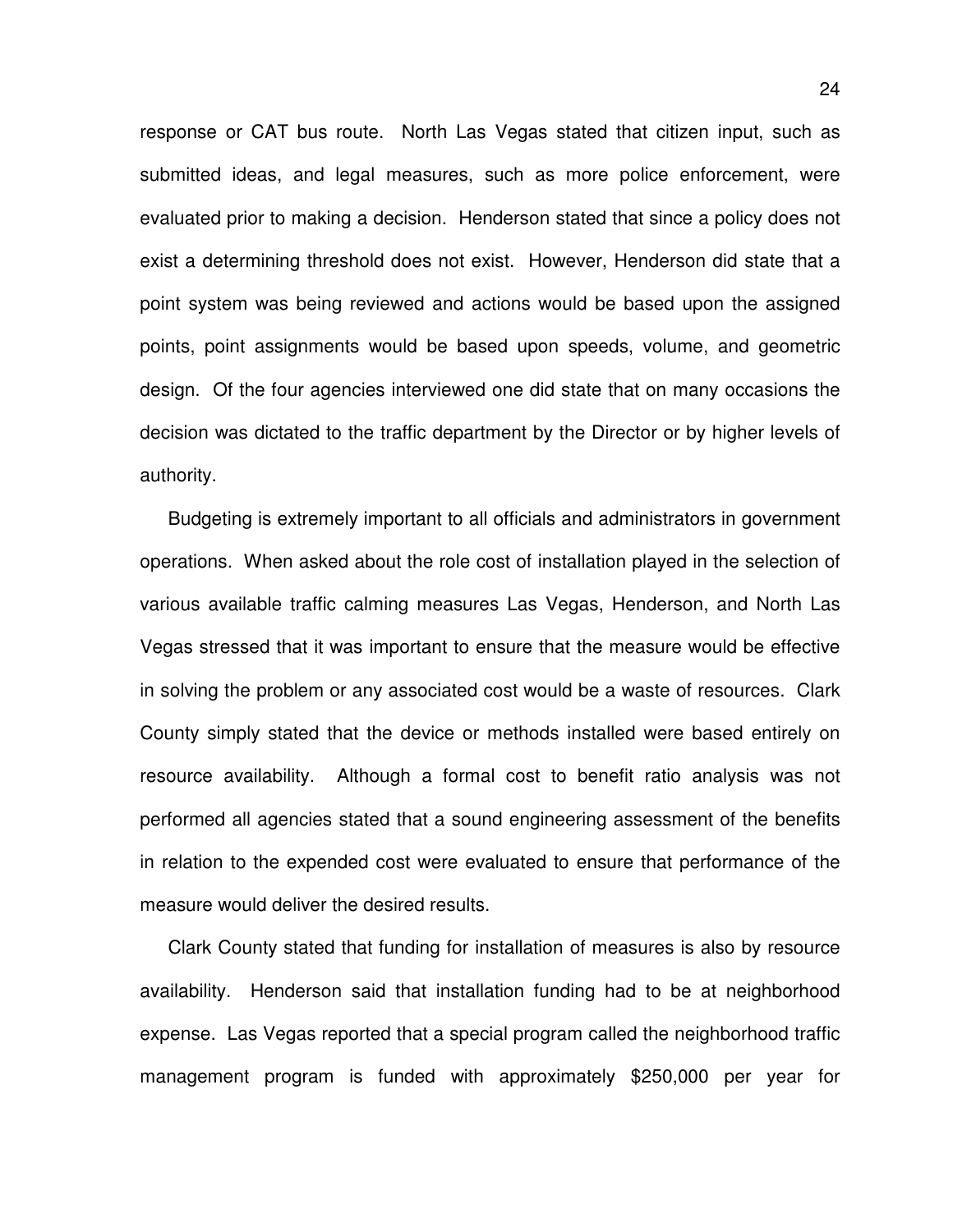installation of measures to achieve calming and safety on residential streets. North Las Vegas reported that installation funds come from various sources such as grant money from regional and state sources or general funds from the budget. After installation of measures all four governments stated that the maintenance of installed measures is funded by the yearly budget allotted for the maintenance of all street operations.

As noted earlier, under implementation the complexity or ease of alternatives play an important role in the decision process. A question was asked how the ease of installation determined the choice of one measure over another. Las Vegas and North Las Vegas stated that ease of installation did not have a bearing on the choice of available options, but it did have a great influence on the amount of time that was required to install any measure. Henderson stated that ease of installation would only influence the choice if the existing physical conditions presented an obstacle that hampered operations such as the use of a speed hump on a residential road in a mountainous area, a speed hump would not be practical in area that had grades in excess of 5 percent. Clark County stated that ease of installation had no bearing on the decision.

Citizen satisfaction and acceptance of traffic calming measures is an important element of a successful policy. Any installation that is unwanted by the area residents would not be practical or beneficial. Unwanted actions could create a new problem and at best be a waste of resources. Henderson reported that at least two thirds of area residents had to be in agreement for the installation of any measure. Las Vegas stated that prior to any installation a traffic review board is convened to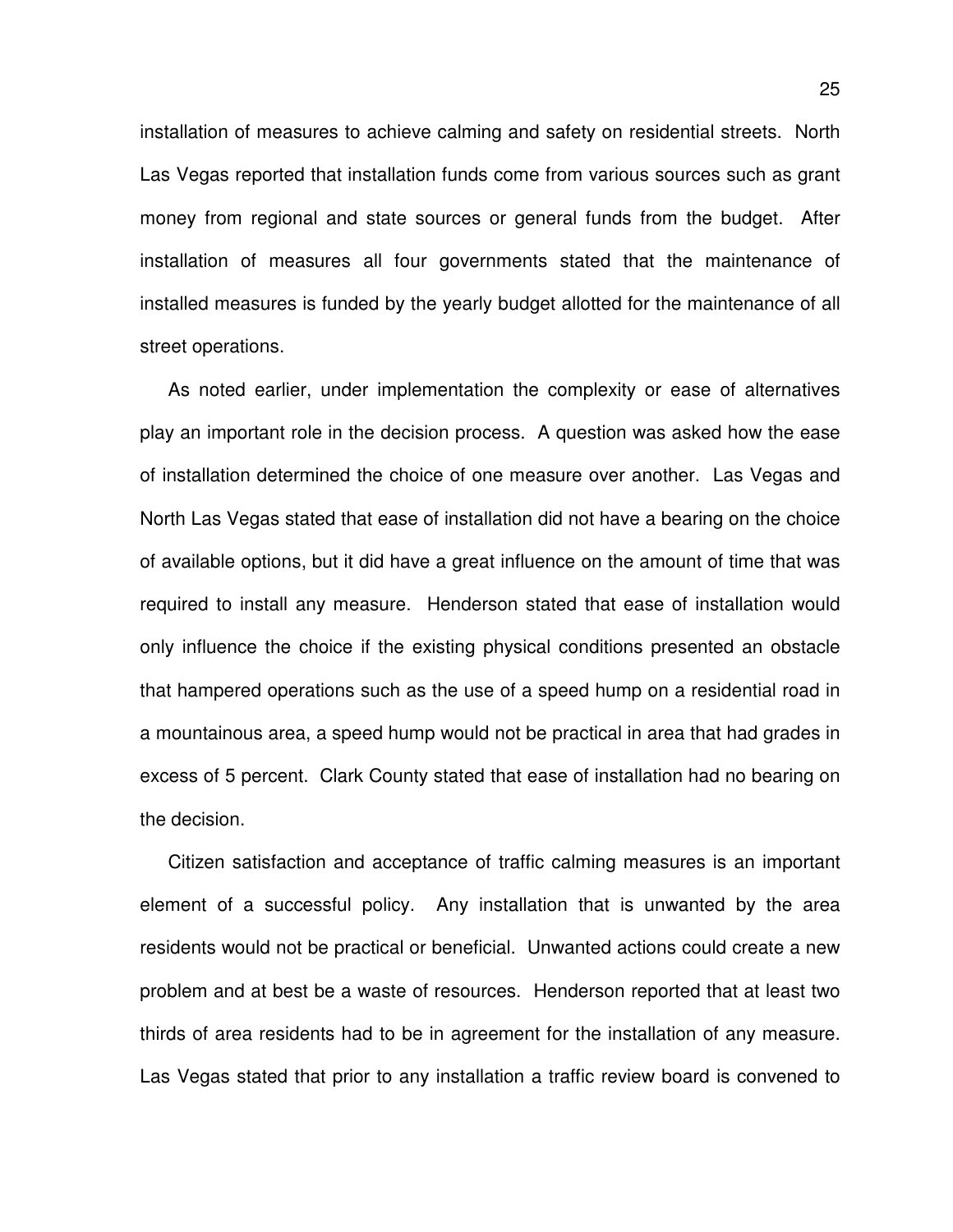ensure that all residents in the area are satisfied with the decision or are presented with the opportunity to voice their concerns. North Las Vegas said that citizens are generally satisfied with staff recommended solutions provided action is performed in a timely manner and they are informed of the actions prior to initiation of installations. Clark County simply stated that 100 percent of the property owners in the area had to be in agreement prior to any installation. This condition even stipulated that it was based upon each household and that property owners that did not actually live in the neighborhood were excluded.

I wanted to know how the evaluations of actions were performed within the agencies. The last question asked was, "When installed, do you go back and evaluate the impact of the technique?" This question was to determine if the success or failure of a specific measure is analyzed. Clark County reported that they would evaluate the impact of traffic calming measures but that the regimen was unknown because no devices have ever been installed. Henderson and North Las Vegas reported that pre-evaluation and post evaluation tests are performed but any long-term analysis would be performed only if complaints or problems were reported as previously mentioned. Las Vegas reported that a pre-installation evaluation is performed then approximately two months after installation a follow up evaluation is performed, a long term impact is evaluated after approximately one year to determine success under static conditions.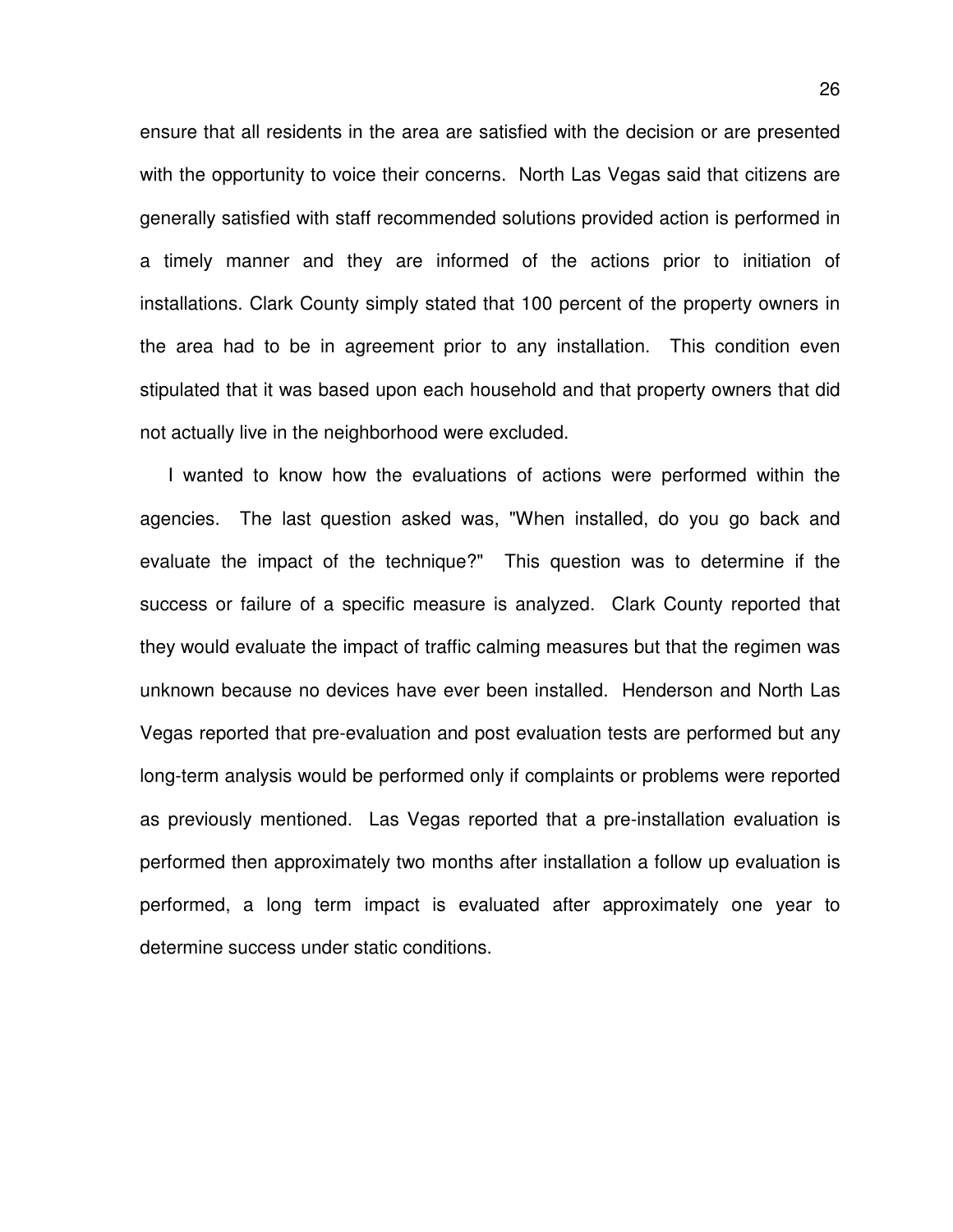#### **Discussion**

The offices within an agency often have much discretion in carrying out the policies under their jurisdiction. When policy is viewed as a "course of action" its substance is affected by how it is administered. Therefore, in many cases, how it is administered reflect the ideals of the personnel responsible for the offices. Traffic calming policies in the Las Vegas Valley are in large part a reflection of the administrator responsible for these programs. Each of the policies that exist, or don't exist, within the Las Vegas Valley directly represents the appointed individual in charge of this section, or office, within each entity. Traffic calming and transportation related types of policy are greatly influenced by the appointed Traffic Engineer and their representatives. For example, the City of Las Vegas has a written policy and active measures installed, specifically speed humps. This is a result of the City of Las Vegas having a Traffic Engineer that supports the installation of active measures. Clark County has a written policy, but no measures currently exist. The Traffic Engineer in charge of traffic operations within Clark County does not support the installation of active traffic calming measures, specifically speed humps. North Las Vegas stated that a policy existed, not a written policy per se, that supports passive traffic calming measures but does not aggressively support the use of active measures. These policy decisions are tailored by the appointed administrators' opinions. This tailoring comes about by the fact that enforcement responsibility of these policies originate at the Traffic Engineer's level within the organization.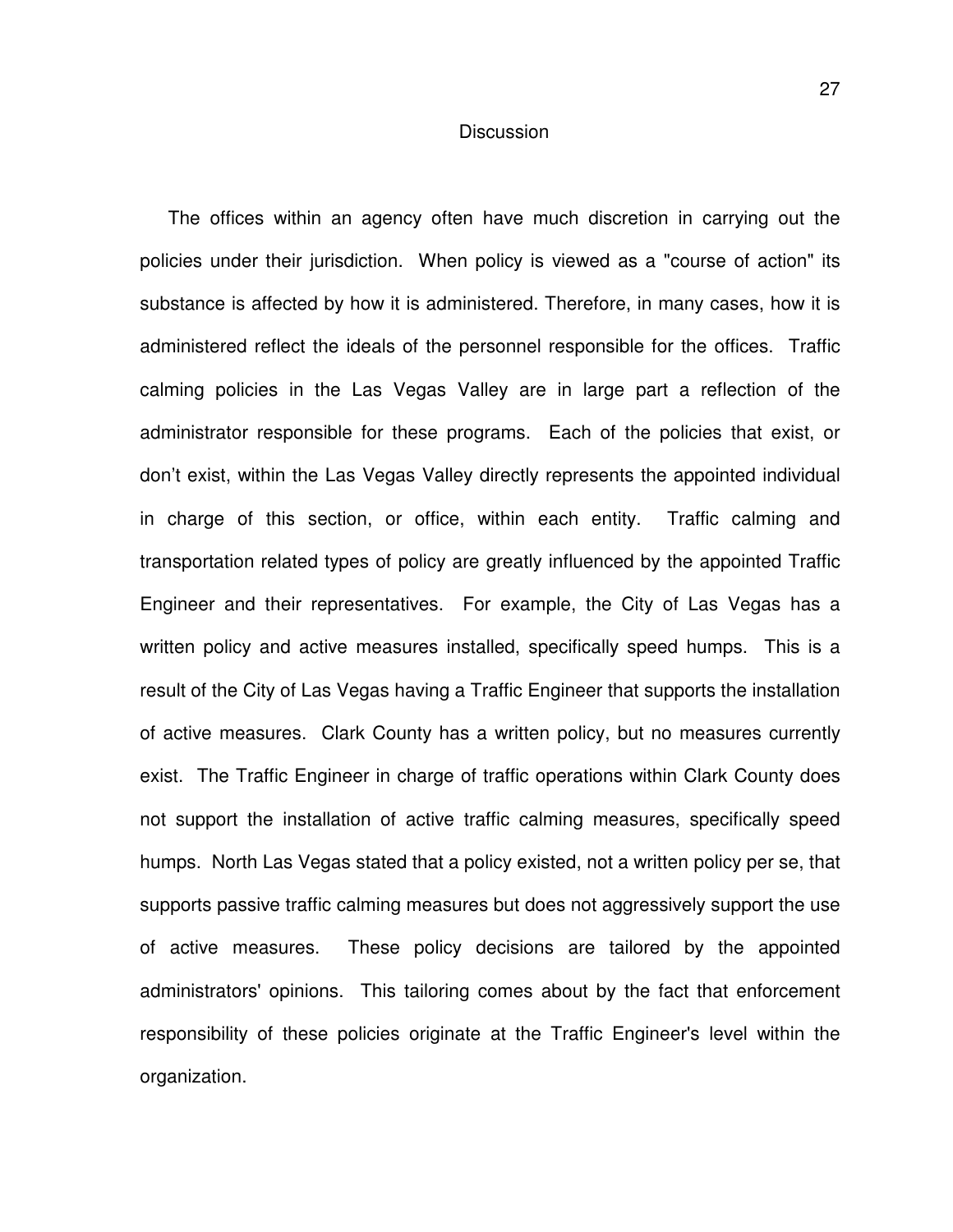It is the Traffic Engineer's decision how to interpret policy during the administration of policy. The manner in which the Traffic Engineer interprets policy could be the result of personal experiences such as the state or country in which that person was raised, professional experiences such as years of education or previous employment, commitment to the community, organizational context, or response to political pressure such as directives by higher authority. The variations of policy within each of the four agencies studied differ because of such reasons. Thus, my findings support the notion that policy is greatly determined by the administrator in charge of enforcement.

The information obtained from the interviews indicates that initiation of any action is the result of an identified problem. Each organization has different threshold criteria to identify a problem. A problem must be identified before a government will take action.

The information indicated that the formulation stage of the public policy process currently exist in Henderson. A board has been formed for the purpose of evaluating traffic issues but the board has not been approved at this time. The formulation stage of the process is further supported by the information that a system is being reviewed that would establish criteria thresholds based upon assigned points from varying factors such as speed, volume, and geometric design of the transportation system.

The adoption phase of the public policy process could be justified by reiterating the information that was previously presented to justify that Henderson was currently formulating its policy. Henderson stated that a board had been formed and a criteria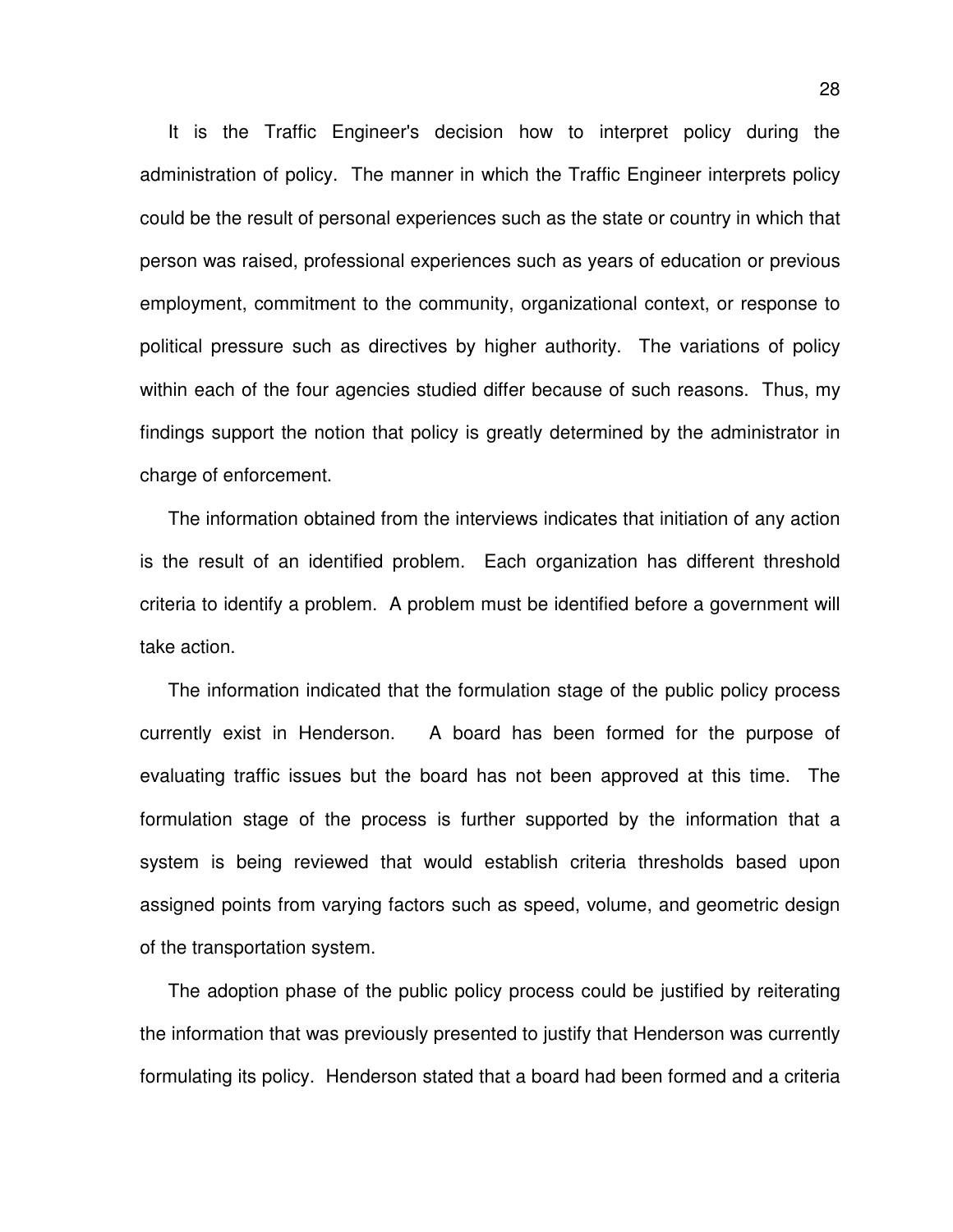threshold based on a point system is being reviewed. This could very easily indicate that a policy is entering or has entered the adoption phase. This obscurity supports the previous statement that the formulation or adoption phases can not always be identified.

The implementation of each policy within the Las Vegas Valley reflects the ideals of each administration in charge of implementation. These ideals are shown in the types of measures acceptable to the Traffic Engineer and the thresholds that are established during the formulation. Take for instance that Clark County has a written policy but no known measures installed within their jurisdiction. It is within their prerogative to interpret data and thresholds as they see fit. It just so happens that the criteria set forth for implementation of a measure has to date not been met. This could be viewed as a restriction deployed during the act of implementation.

As presented within the interview data, the evaluation process consists of impact being measured by follow up studies to ensure that the desired effects are achieved. Although only Las Vegas provided for reevaluation after a long period of time all agencies stated that sites are monitored for subsequent complaints. It would be important to note that within government the lack of subsequent complaints by citizens would indicate a successful program.

In sum, varying stages of the policy process exist in all four of the participating agencies. While it is difficult to identify the stages of policy within the Las Vegas Valley, the information obtained indicates that key characteristics of the policy process identified in published literature can be seen.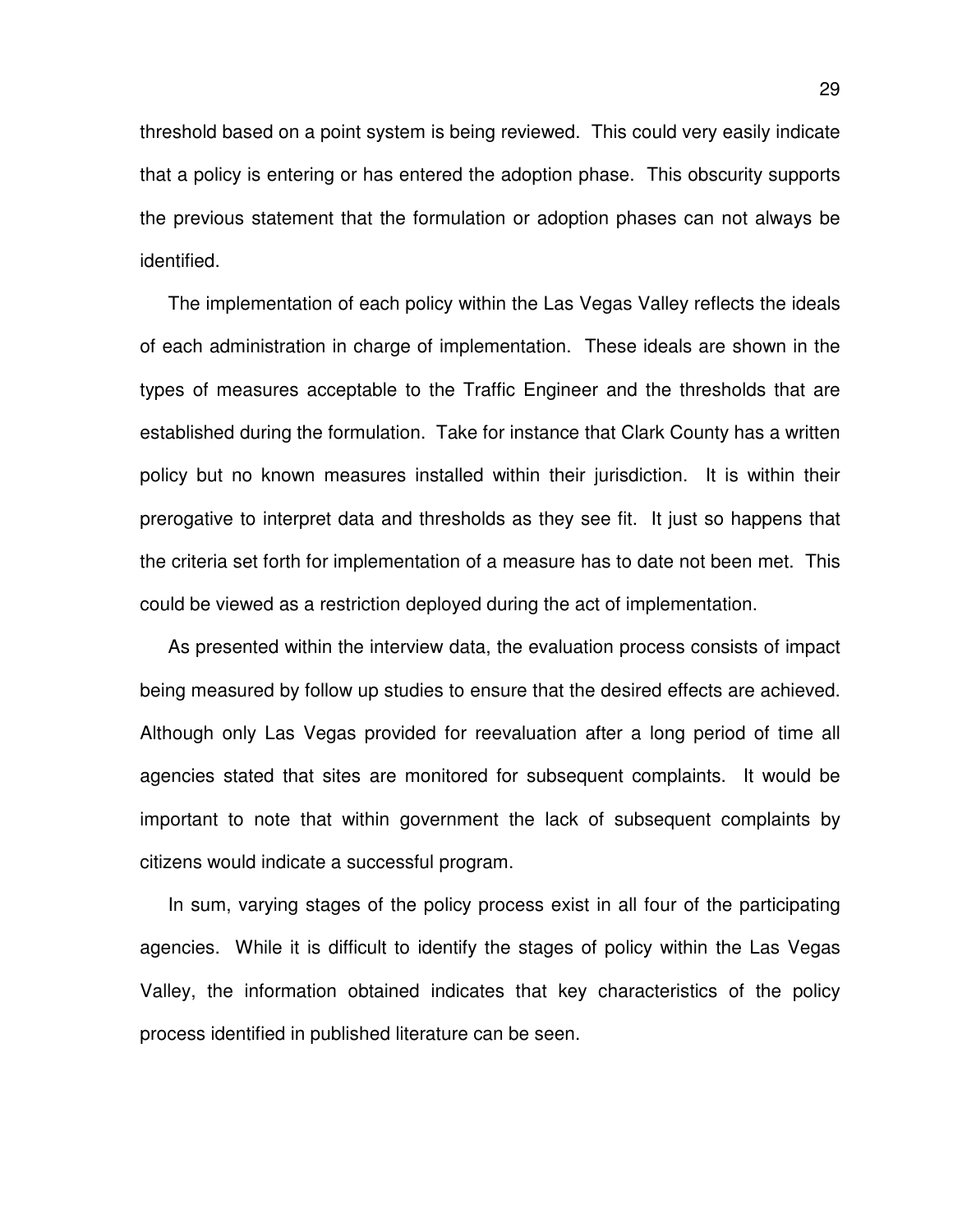#### CONCLUSIONS

First, research on the policies concerning traffic calming is that the policy process is very dynamic in nature as apparent in the ongoing policy process in both Henderson and North Las Vegas. The processes consist of many undefined areas that allow for the feedback from ongoing activities to be evaluated and reinserted back into the process to adjust for an ever-changing environment through the ability to interpret criteria on a case by case basis based upon "sound engineering judgement".

Second, in addition to being an ever evolving process it is also a very complex process. Throughout the entire process it is often difficult to distinguish a single stage within the process from any others. Identification of the formulation or adoption stage of the policy process could not be confidently determined in Henderson. As with Henderson the formulation or adoption stages may be executed separately or simultaneously throughout the process.

Third, traffic calming is not the result of any one individual and that the participants involved in the process may not be identifiable. This includes the individuals involved in any each stage of the process or the individuals during the process as a whole. None of the four governments specifically stated whom made decisions or how many people were involved in the policy process. Although responsibility of an office can be isolated to the department head, the origin of many decisions by both administrators and politicians can not be traced.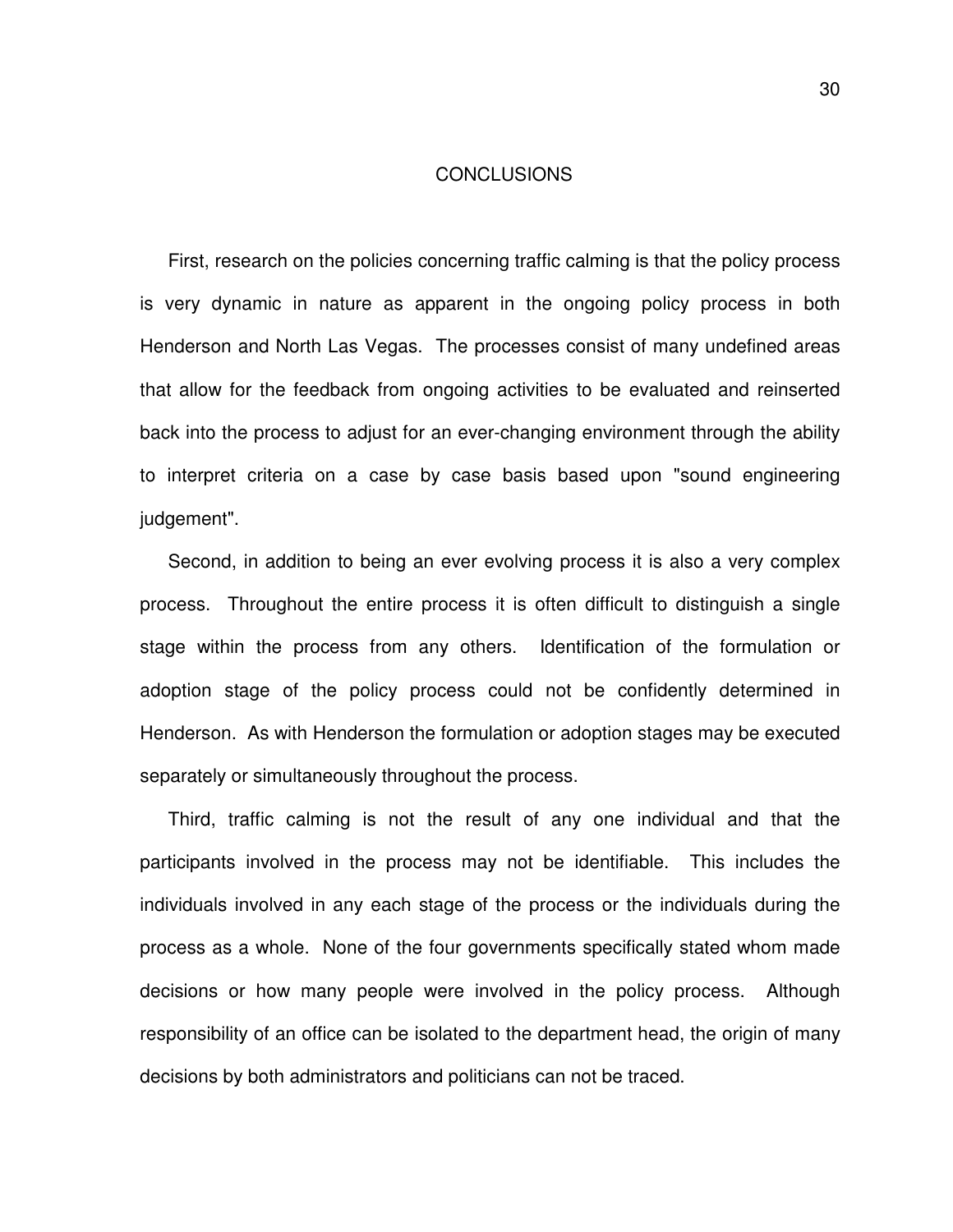Fourth, problem identification, formulation, adoption, implementation, and evaluation stages of the process are unique to each political setting. Different local governments implement traffic calming policy differently. Their decisions reflect the environment of that government. The entire process reflects the desires and goals of the players involved in the process. Also each stage of the process itself is unique to the individuals involved in that particular stage of the process. The actual writing of the policy may be performed by a consultant or by city staff. Much of the content will reflect the thoughts and ideals of those individuals. The official adoption of the policy is usually by the elected officials and will be altered to fit their ideals prior to final acceptance. The implementation may then be at a departmental level. Their interpretation of the policy will then be noticed in the enforcement. Therefore each individual within each stage of the process will be a part of the policy and the policy itself will be the composite of each element.

Fifth, the policy process within an organization can provide information about the organization itself. If the policies within an organization are very aggressive in nature then the organization could be viewed as aggressive in solving identified problems. Conversely an organization that has very vague policies would probably be hesitant to act or respond to identified problems, these types of organizations would probably also be the type to use a nondecision action.

Sixth, each of the four governments interviewed in the Las Vegas Valley administers their traffic calming policies differently. This could be the result of the ideals interred within the Traffic Engineer or the administrator in charge of implementation of the policy.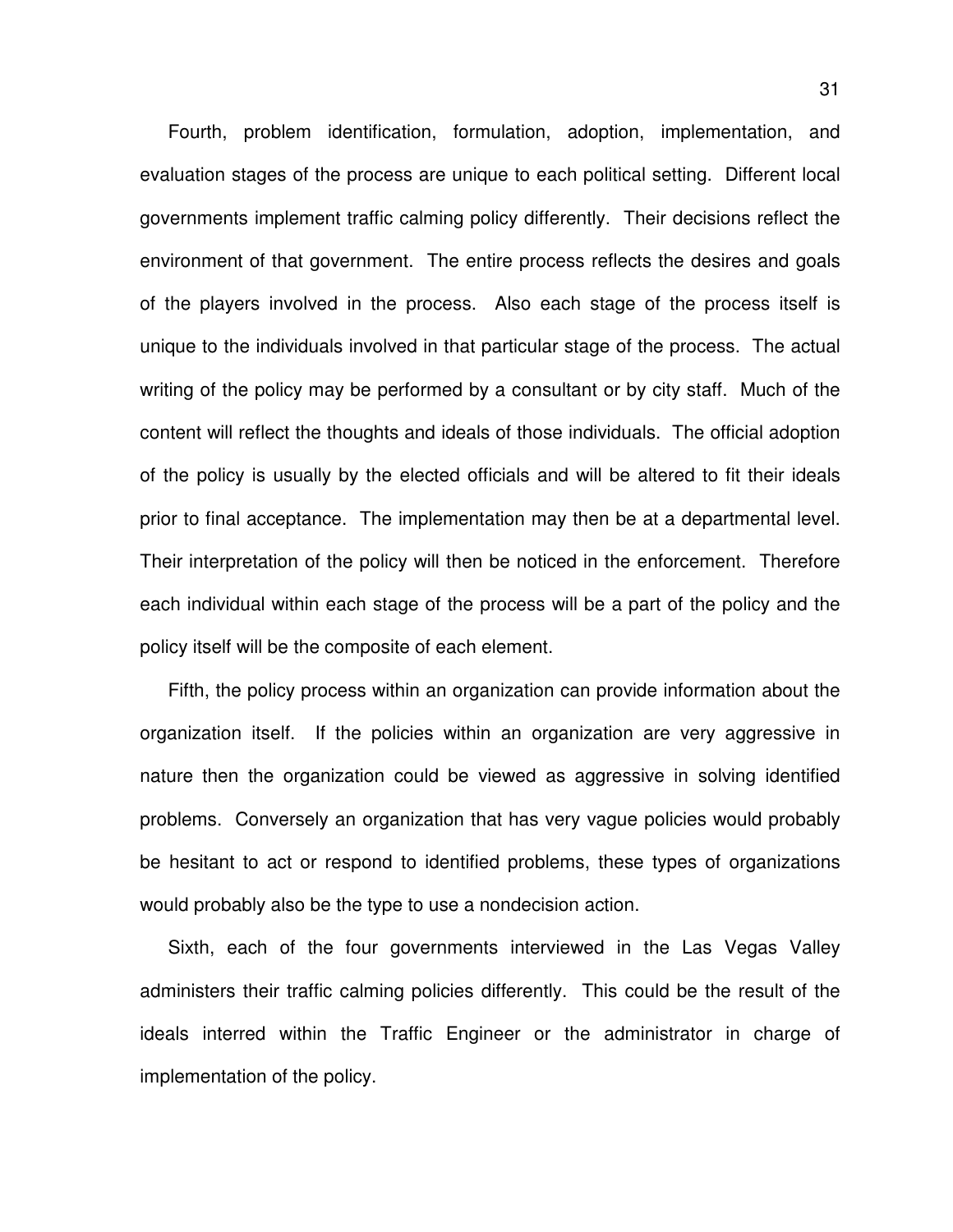#### Limitations and Recommendations

One limitation of this research is the number of local governments. A study using more governments throughout the United States could indicate that the Las Vegas Valley is an anomaly. Conversely, another limitation is that no single one was studied in-depth. Discussions with more of the actors in local government including elected officials and administrators could provide for greater understanding of the role of the local environment.

Each agency in the Las Vegas Valley was in various stages of the policy process and each stage can easily morph into another stage as decisions specific to a case arises. The policy process in the Las Vegas Valley is ever-changing as the interpretations of vague elements within the policies are altered to suit the administrators making the decisions. Therefore it is my recommendation that a written policy be adopted by government that clarifies when, where, and how traffic calming measures should be implemented. It is also recommended that the policy provide literature that educates and informs the public on the use of available traffic calming devices.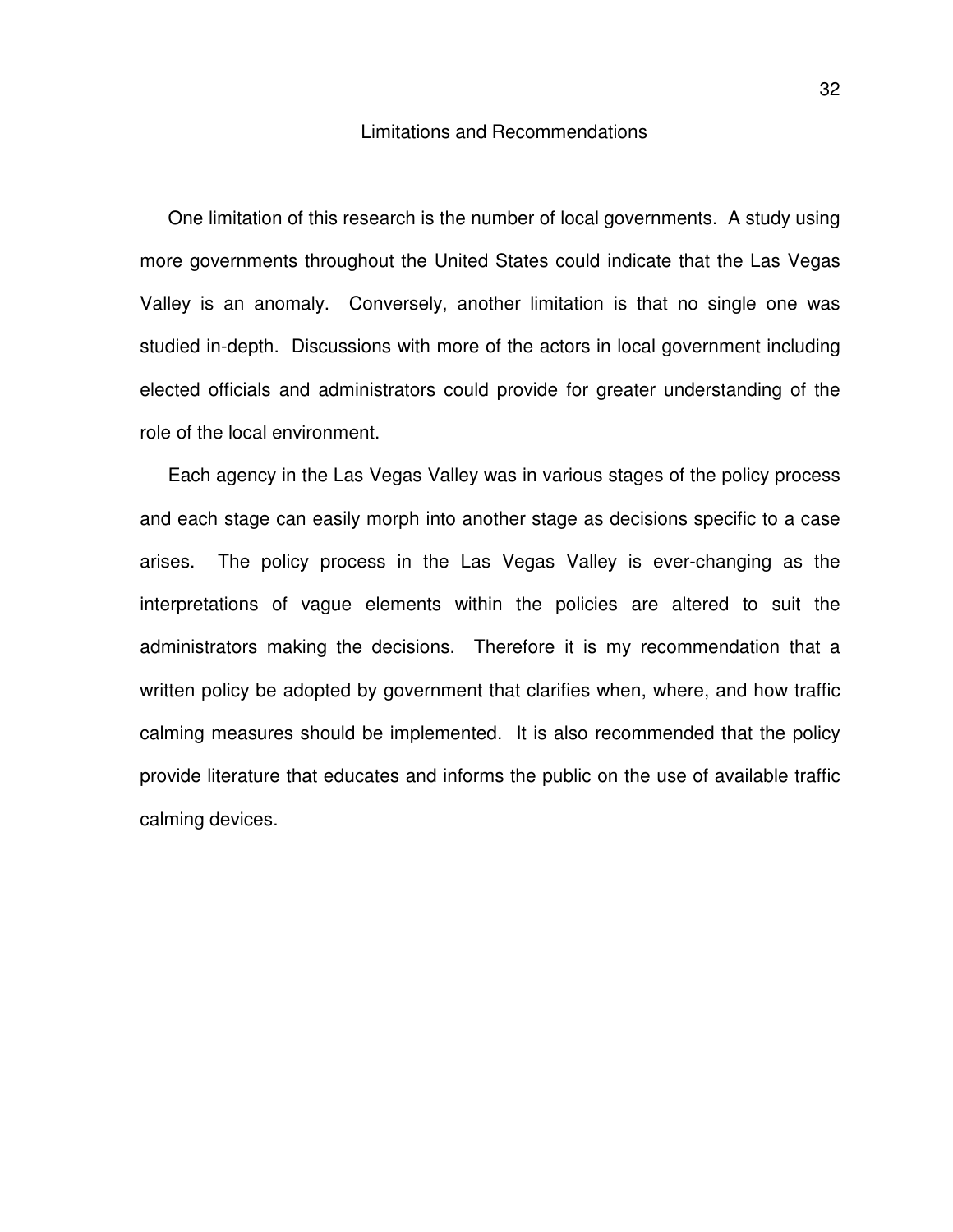Interview questions for the purpose of gathering information on traffic calming measures within the Las Vegas Valley.

- 1. Do you have a formal policy or decision guide concerning the installation and maintenance of traffic calming measures? If yes. Please describe:
- 2. What initiates a study/evaluation for the need to install traffic calming measures?
- 3. What criteria from the information in the study determines if implementation of traffic calming measures are justified? What criterion substantiates the installation of a traffic calming measure?
- 4. What is the criteria threshold that determines to install, or not install, a traffic calming measure?
- 5. What role does cost of installation play in selection of measures?
- 6. What role does ease of installation play in selection of measures?
- 7. What role does citizen/customer satisfaction and acceptance play in selection of measures?
- 8. How is installation of a traffic calming measure funded?
- 9. How is maintenance of a traffic calming measure funded?
- 10. Who installs/maintains traffic calming measures?
- 11. When installed, do you go back and evaluate the impact of the technique? How do you evaluate the success or failure of a specific measure?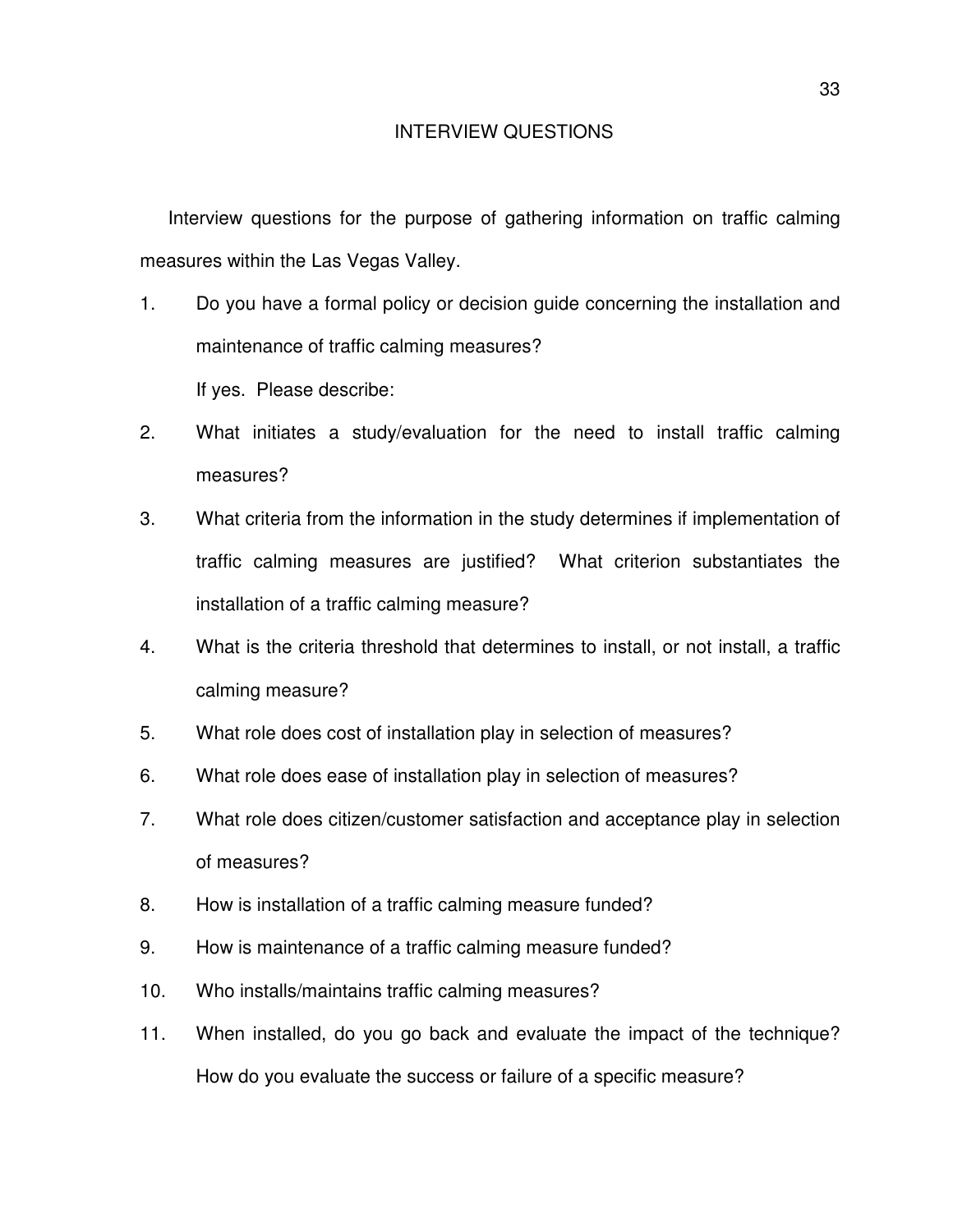| <b>Type</b>        | <b>Measure</b>                       | Advantages                                           | Disadvantages                                               |
|--------------------|--------------------------------------|------------------------------------------------------|-------------------------------------------------------------|
|                    | Speed bumps or speed<br>tables       | Reduces speed<br>and volumes                         | Reduces speeds of<br>emergency vehicles                     |
|                    | Rumble strips                        | Self enforcing                                       | Creates noise                                               |
|                    | Diagonal diverter                    | Reduces volumes                                      | Increases traveling<br>distance                             |
|                    | Cul-de-sacs or dead ends             | Reduces volumes                                      | <b>Expensive and</b><br>prevents emergency<br>access        |
| Active<br>controls | Semi-diverters                       | Reduces volumes                                      | Increases length of<br>emergency access<br>routes           |
|                    | Traffic circles or round-<br>abouts  | Reduces speed<br>and accidents                       | Large area needed<br>for installation                       |
|                    | Chokers, neck downs, and<br>Chicanes | Reduces speed<br>and volumes                         | Costly to install. Not<br>suitable for some<br>applications |
|                    | Interrupted sight lines              | Reduces speed                                        | Cost commensurate<br>with design                            |
|                    | Protected parking                    | Reduces speed                                        | Costly to install                                           |
|                    | Signage                              | Low cost                                             | Can be ignored                                              |
|                    | Delineation                          | Low cost                                             | Can be ignored                                              |
| Passive            | <b>Traffic signals</b>               | <b>Extremely effective</b><br>in controlling traffic | Costly to install,<br>maintain and<br>operate               |

TABLE 1 – TRAFFIC CALMING MEASURES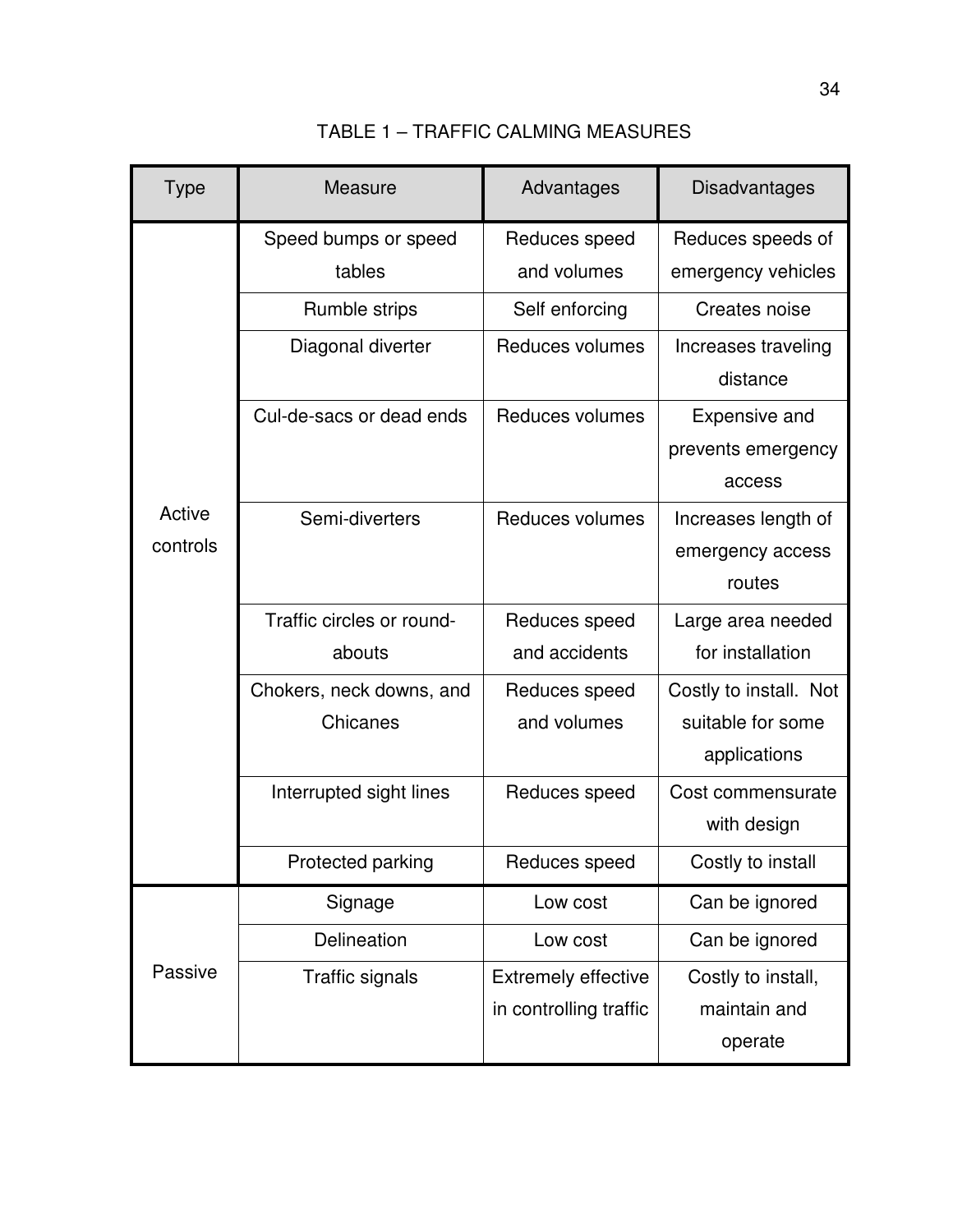

**Year**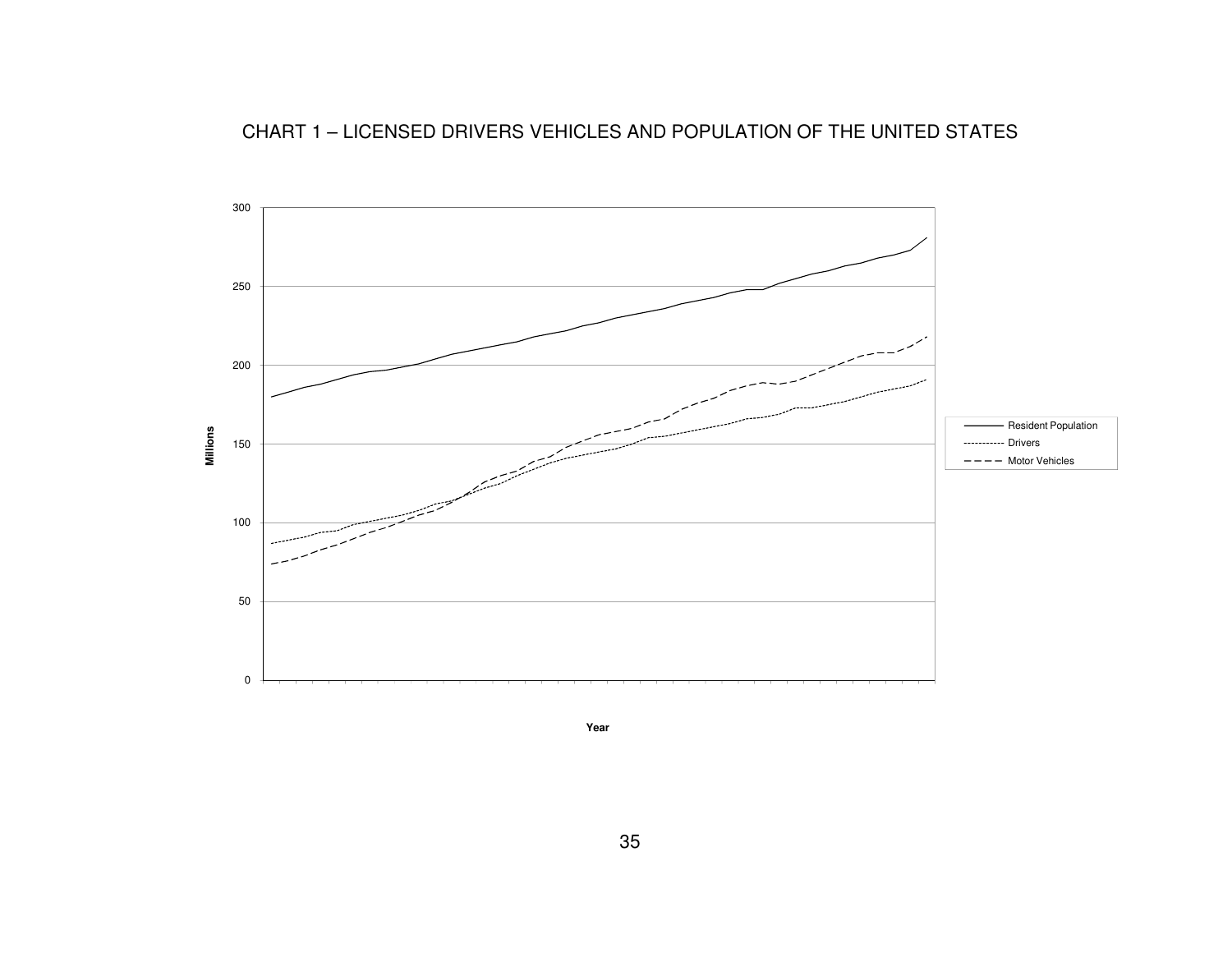#### REFERENCES

Anderson, James E. Public Policy – Making. New York: Praeger, 1975.

Atkins, Crysttal and Coleman, Michael. "The Influence of Traffic Calming on Emergency Response Times". ITE Journal Vol. 67 #8 (1997): 42-4.

Bessant, John and Francis, David. "Developing Strategic Continuous Improvement Capability"". International Journal of Quality & Reliability Management Vol. 19 #11 (1999): 1106-1119.

Brindle Ray. "Traffic Calming in Australia-More Than Neighborhood Traffic Calming". ITE Journal Vol. 67 #7 (1997): 26-33.

Citizens Advocating Responsible Transportation. Traffic Calming, The Solution to Urban Traffic and A Vision for Neighborhood Livability. Ashgrove: CART 1989.

County Surveyors Society, Department of Transport, Association of Metropolitan District Engineers, Association of London Borough Engineers and Surveyors, and Association of Chief Technical Officers. Traffic Calming in Practice. London: Landor, 1994.

Ewing, Reid and Kooshian, Charles. "US Experience with Traffic Calming". ITE Journal Vol. 67 #8 (1997): 28-33.

Hass-Klau, Carmen. The Theory and Practice of Traffic Calming, Can Britain Learn from the German Experience? Brighton England. Environmental and Transportation Planning, 1990.

Hoyle Cynthia L. Traffic Calming. Report Number 456. Michigan: American Planning Association, 1995.

Jones, Charles O. An Introduction to The Study of Public Policy. Belmont CA. Wadsworth, 1970.

Lee, R.G. and Dale B.G. "Policy Deployment: An Examination of the Theory". International Journal of Quality & Reliability Management Vol. 15 #15 (1998): 520-540.

Leonard, John D. II and Davis, Jeffrey W. "Urban Traffic Calming Treatments: Performance Measures and Design Conformance". ITE Journal Vol. 67 #8 (1997): 34-38.

Lockwood, Ian M. "ITE Traffic Calming Definition". ITE Journal Vol. 67 #7 (1997): 22-24.

Mazmanian, Daniel A. and Sabatier, Paul A. Implementation and Public Policy. Glenview IL: Scott, Foresman and Company, 1983.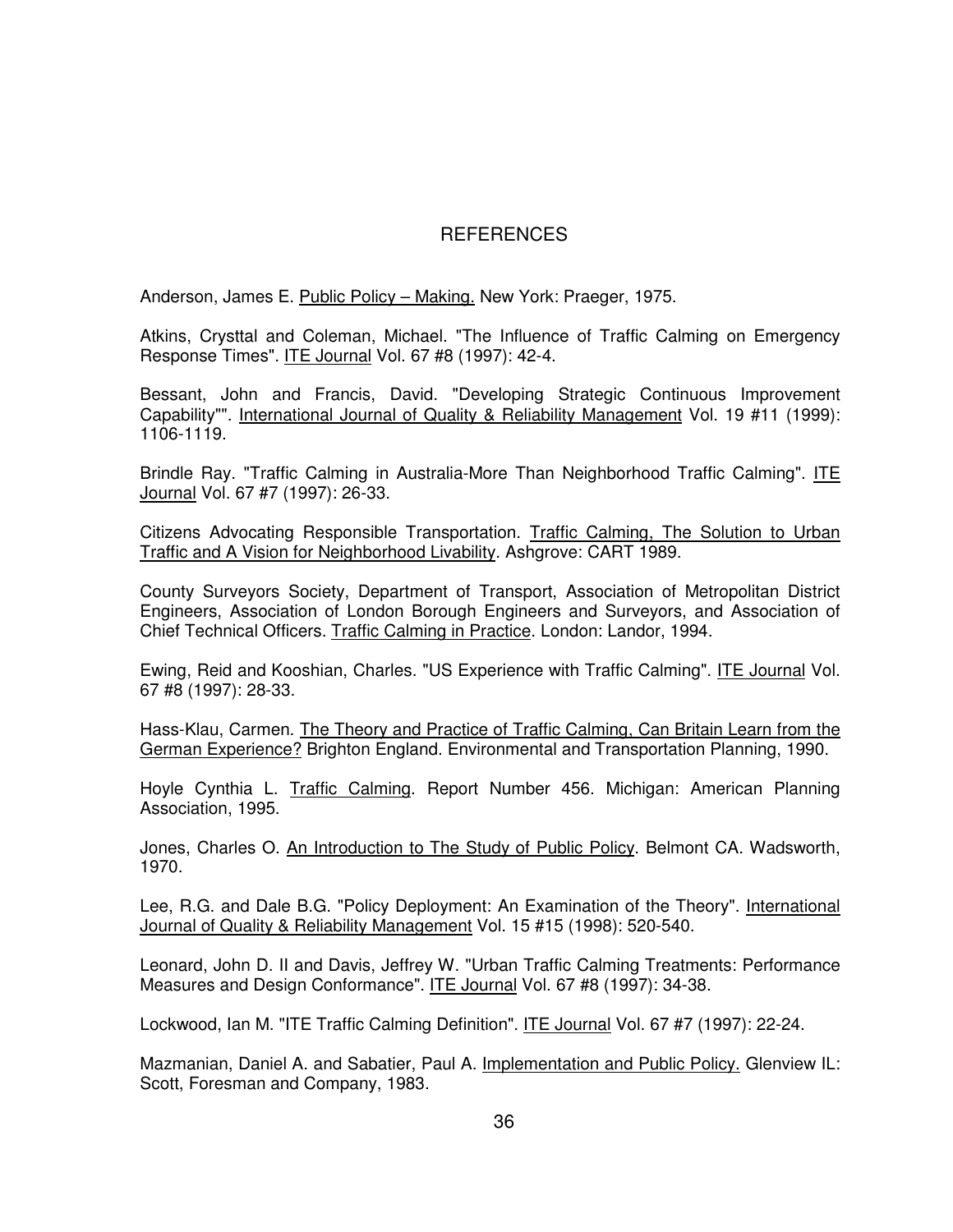Mike Skene, Gene Chartier, and Diane Erickson. "Developing a Canadian Guide to Traffic Calming". ITE Journal Vol. 67 #7 (1997): 34-36.

Moule, Barry and Giavara, Lina. "Policies, Procedures, and Standards: An Approach for Implementation". Information Management & Computer Security Vol. 3 #3 (1995): 7-16

Nevada State. "Chapter 267 Commission Form of Municipal Government". Nevada Revised Statutes (2001)

Nevada State. "Chapter 271 Local Improvements". Nevada Revised Statutes (2001)

Nevada State. "Chapter 408 Highways and Roads". Nevada Revised Statutes (2001)

Pharoah, Tim and Russell, John. Traffic Calming: Policy and Evaluations in Three European Countries. London England. Polytechnic, 1989.

Rose, Richard. Policy Making in Great Britain. London. Macmillan, 1969.

Ryan, Neal. "Rationality and Implementation Analysis". Journal of Management History Vol. 5 #1 (1999): 36-52.

Schlabbach, Klaus. "Traffic Calming in Europe". ITE Journal Vol. 67 #7 (1997): 38-40.

Sharkansky, Ira. "Policy Analysis in Historical Perspective". Journal of Management History Vol. 1 #1 (1995): 47-58.

Wholey Joseph S. Federal Evaluation Policy. Washington D.C. The Urban Institute, 1970.

Zairi, Mohamed. "Managing Excellence: Policy and Strategy". The TQM Magazine Vol. 11 #2 (1999): 74-79.